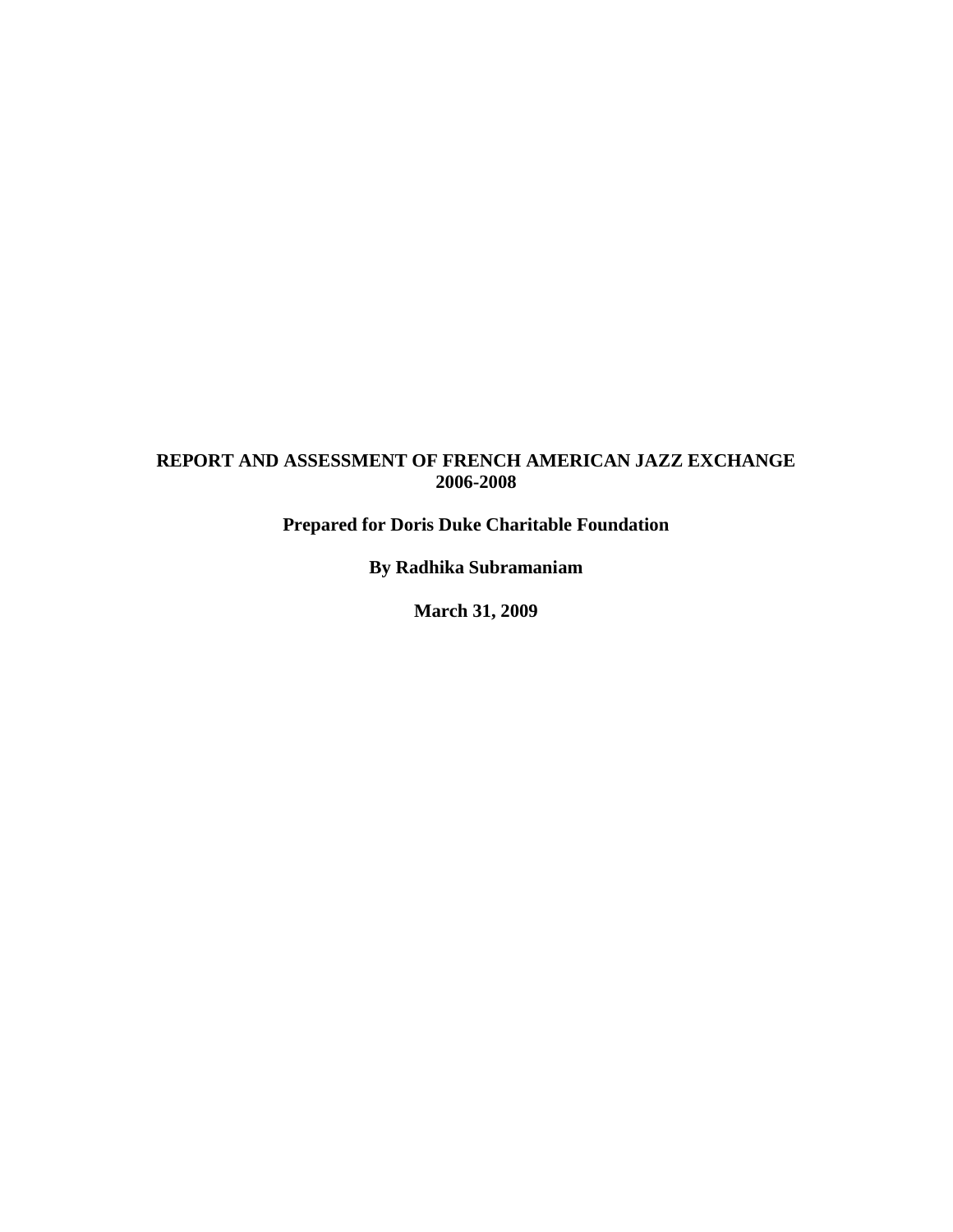## **TABLE OF CONTENTS**

| <b>Review and Assessment</b> |  |  |  |  |
|------------------------------|--|--|--|--|
|                              |  |  |  |  |
|                              |  |  |  |  |
|                              |  |  |  |  |
|                              |  |  |  |  |
|                              |  |  |  |  |
|                              |  |  |  |  |
|                              |  |  |  |  |
|                              |  |  |  |  |
|                              |  |  |  |  |
|                              |  |  |  |  |
|                              |  |  |  |  |
|                              |  |  |  |  |
|                              |  |  |  |  |
|                              |  |  |  |  |
|                              |  |  |  |  |
|                              |  |  |  |  |
|                              |  |  |  |  |
|                              |  |  |  |  |
|                              |  |  |  |  |
|                              |  |  |  |  |
|                              |  |  |  |  |
|                              |  |  |  |  |
| <b>Appendices</b>            |  |  |  |  |
|                              |  |  |  |  |
|                              |  |  |  |  |
|                              |  |  |  |  |
|                              |  |  |  |  |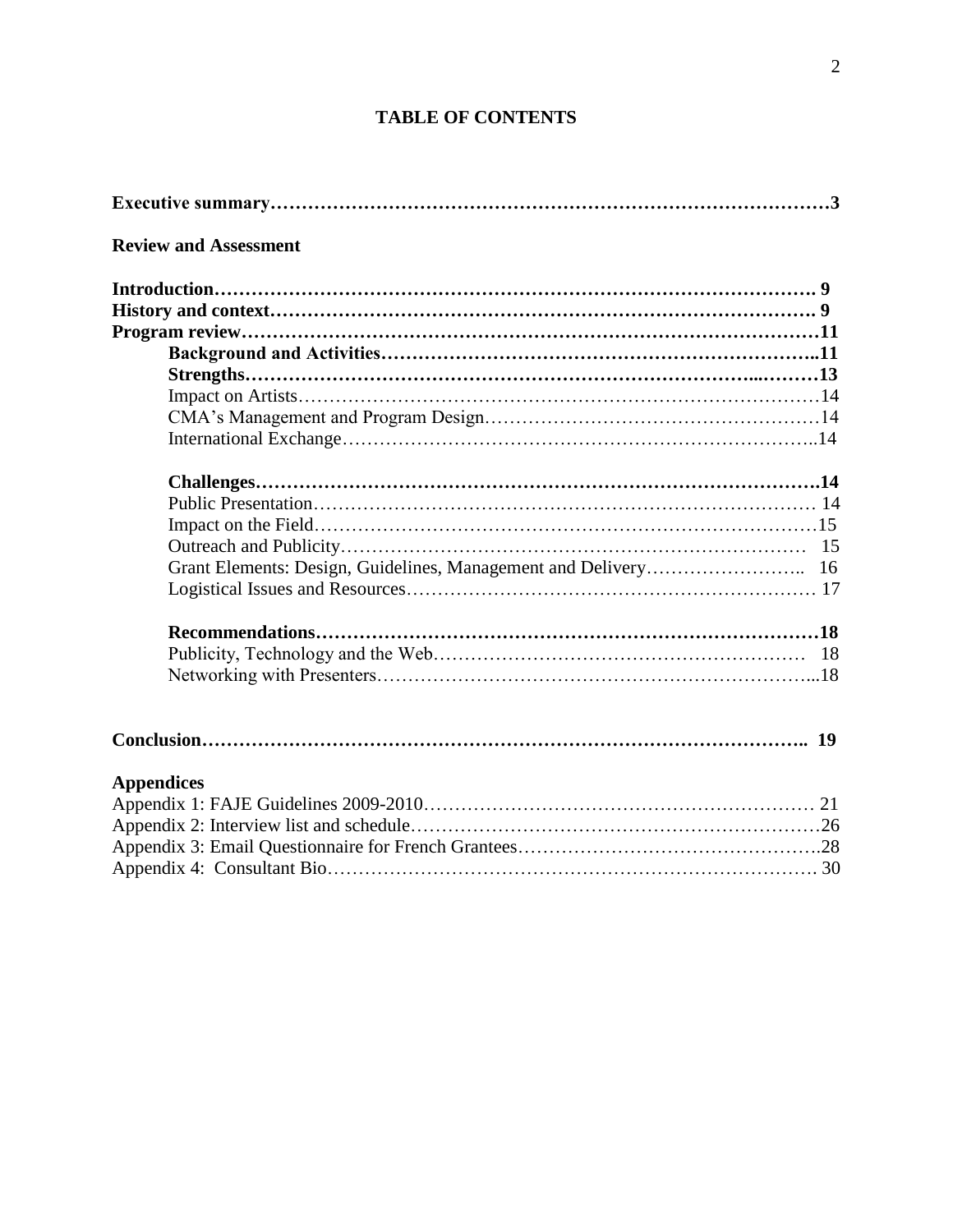#### **EXECUTIVE SUMMARY**

## **REPORT AND ASSESSMENT OF FRENCH AMERICAN JAZZ EXCHANGE 2006-2008**

#### **Prepared for Doris Duke Charitable Foundation**

#### **By Radhika Subramaniam**

**March 31, 2009**

#### **INTRODUCTION**

The French-American Jazz Exchange (FAJE) was launched in 2006 as a partnership project of the Doris Duke Charitable Foundation (DDCF) re-granted through Chamber Music America (CMA), the Cultural Services of the French Embassy (CSFE) and the French American Cultural Exchange (FACE). The initial grant was for \$25,000, subsequently increased by \$15,000, and matched by a comparable amount from the French partners. A supplement to the roster of jazz programs already funded by DDCF, this lent an international inflection.

The original grant was made for a period of three years, 2006-2008, and funding was continued for another year so as to make grants in 2009. This review covers the period 2006-2008, although it also reflects the status of the program and its administration up to this writing. It evaluates FAJE"s effectiveness in terms of its impact on the participating artists as well as on CMA and its partners, its management by CMA, and also assesses its impact in the field of jazz and international cultural exchange in the United States. It takes as its benchmarks the stated goals of the program in making an assessment. The review also takes into account the assessment of the entire ensemble of jazz programs, the Doris Duke Ensembles Project (DDJEP), conducted by EmcArts in January 2008 which includes a brief review of FAJE as one of the components of DDJEP.

This summary provides a basic outline of the program, and of the evaluation which includes an analysis of its strengths and challenges together with recommendations. Elaborated more fully in the report, this assessment is based on feedback from the partners, grantees, and interviews in the field, and from the research and observations of this reviewer. In-depth interviews were conducted with CMA, FACE and CSFE staff, with the French and American grantees, review panelists and with people in the field of presenting and grant-making in the U.S. In addition, documents, including final reports and guidelines were also reviewed.

#### **HISTORY AND CONTEXT**

The original idea for FAJE was proposed in 2004 but it was not until 2005 that the process of designing the program got underway. The goals of FAJE, as stated in the 2009-2010 guidelines, are:

To create opportunities for cultural exchange in the field of jazz between French and American professional musicians and ensembles;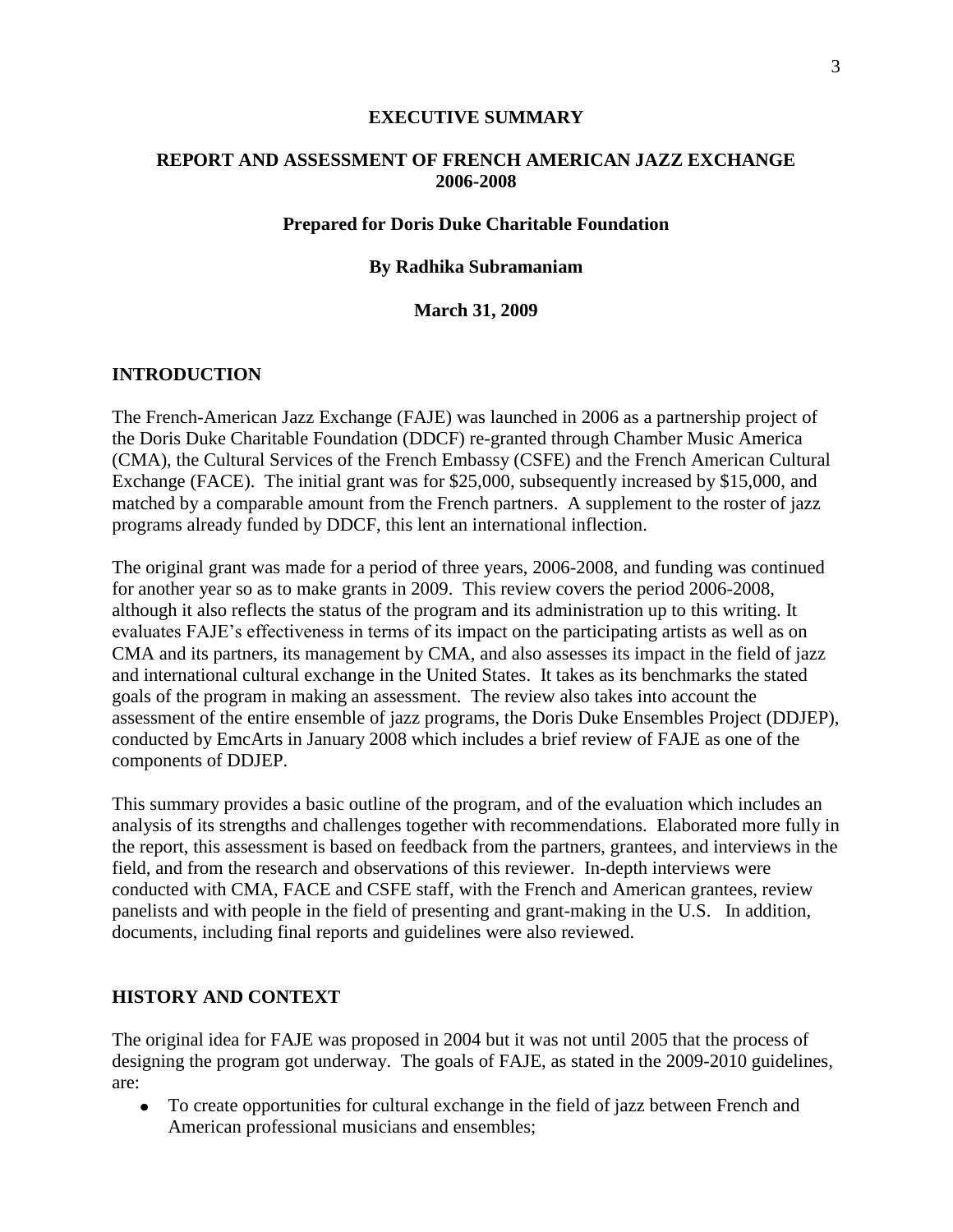- To develop professional relationships; and
- To foster collaborative projects.

It supports initiatives in both countries. Public performance is a stipulation of the collaboration and artists are encouraged to think beyond traditional boundaries in terms of genres of music, and to propose innovative projects.

The program"s design is straightforward. It funds, as primary applicants, individual artists or small ensembles from either country proposing a collaborative project with a corresponding partner from the other country. CMA makes the grant payments and administers the reporting process for the American applicants and FACE does the same for French applicants. Grants are made for a maximum of \$10,000 per project and applications may be either fully or partially funded.

The grant applications are evaluated by a review panel that is constituted anew each year and composed of two French and two American jazz professionals. The applicants are evaluated according to four criteria: the project content and its relationship to the goals of the program, the impact of the collaboration, the budget and the artistic excellence of the music.

## **PROGRAM REVIEW**

#### **Background and Activities**

Since its inception in 2006 until 2008, FAJE has granted \$229,000, of which CMA administered \$98,000 while FACE has granted \$131,000. The grant amounts ranged from \$4000 to the full \$10,000. Of these, nineteen went to American applicants and thirteen to French applicants. In 2008 and again in 2009, FACE/CSFE has almost doubled its previous contribution to the grant. All observers concur that the caliber of the artists that FAJE funds is excellent.

The visibility of the grant is limited in the U.S. In terms of its stated goals, it has offered opportunities for international exchange and has enabled collaborative projects which would not have taken place otherwise. In principle, most interviewees feel that international exchange is a positive goal

#### **Strengths**

#### *Impact on Artists*

The grant is invaluable to artists who state that it is both an important source of support and provides an opportunity to create work that would otherwise never have taken place. They find the collaborative process to be meaningful, finding shared artistic concerns and new ways of approaching music in their collaborators. They also find the exposure to new audiences, in the press, as a boost to their careers.

The direct person-to-person contact made possible by this grant is a significant mechanism of cultural exchange. In addition, very few grants support travel and rehearsal time which is essential to the collaborative process and to the development of new work. Observers suggest that FAJE funds those artists who are outside mainstream, commercial circuits, and are therefore particularly reliant on grant support, thereby addressing a strong need in the field.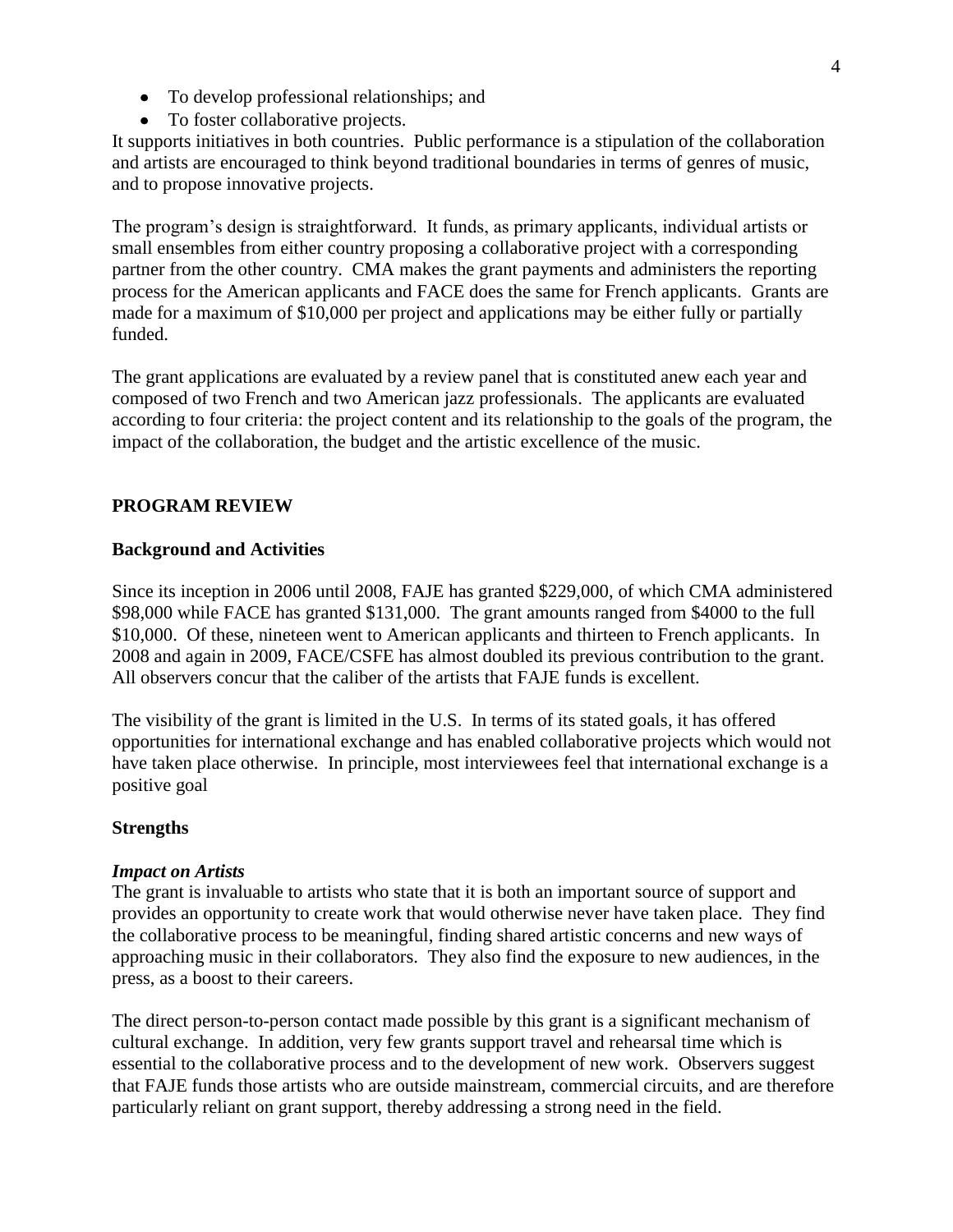#### *CMA's Management and Program Design*

CMA"s facility for creating transparent and systematic grant programs is evident in FAJE. The application process is clear and CMA staff is available and quick to assist and answer questions. The stringent systems of scoring at panel meetings to which CMA adheres are also appreciated by the French partners who are accustomed to a more free form discussion in panel formats. Grantees and observers in the field consider the public performance component to be one of the most significant elements of the grant design since it "gives the project legs" and also grants a psychological impetus to the collaborators.

The appointment of the new Director of Jazz Programs, Jeanette Vuocolo, was seen by several interviewees to be a definite sign that CMA has embraced this portfolio. Elevating jazz management to a senior level is an indication of CMA"s commitment to jazz.

#### *International Exchange*

The combined efforts of the two sets of partners leverages more money for artist support and enables the creation of more collaborations than would otherwise be possible. FAJE is an unusual program in its reciprocity and because it supports activities in both countries. At this time, the French partners actually contribute almost twice as much as the Americans to the partnership, a benefit that is felt on both sides of the cross-cultural equation. U.S."s immigration regulations continue to erect barriers to travel and exchange. Artistic curiosity hasn"t ceased, however. Programs such as FAJE fill an important need and play a role in countering U.S. insularity and cultural isolation.

#### **Challenges**

#### *Public presentation*

For most artists, fulfilling the presentation requirement is the biggest challenge while also the greatest benefit. The burden of having to coordinate travel, create music and find bookings is a strain on the grantee. Providing more support to the grantee in this is necessary. For the projects to have an after-life, as well, presenters must be part of the equation.

#### *Impact on the Field*

FAJE has little visibility in the field. Individuals from other organizations in the field engaged in related ventures in jazz or in international exchange are only slightly aware of the initiative and the collaborations that come out of it. Most of the American grantees of FAJE heard of the opportunity because they were already CMA members and had received other grants. American panelists reiterate that the applicant pool is fairly limited, and that the outreach appears to be primarily to CMA's membership resulting in restricted diversity. They report that their French counterparts in the panel meetings felt the same way. According to interviewees, both panelists and in the field, the grantees seem to be at the free jazz, experimental, electronic end of the spectrum, rather than more mainstream jazz musicians, performers, and this might create its own boundaries vis-à-vis presenters.

#### *Outreach and Publicity*

Both CMA and the French partners indicate that the grant opportunity is posted widely. However, people in the field appear to have a sketchy knowledge of the program and panelists feel that the applicant pool is limited. Grantees and observers in the field feel that there is not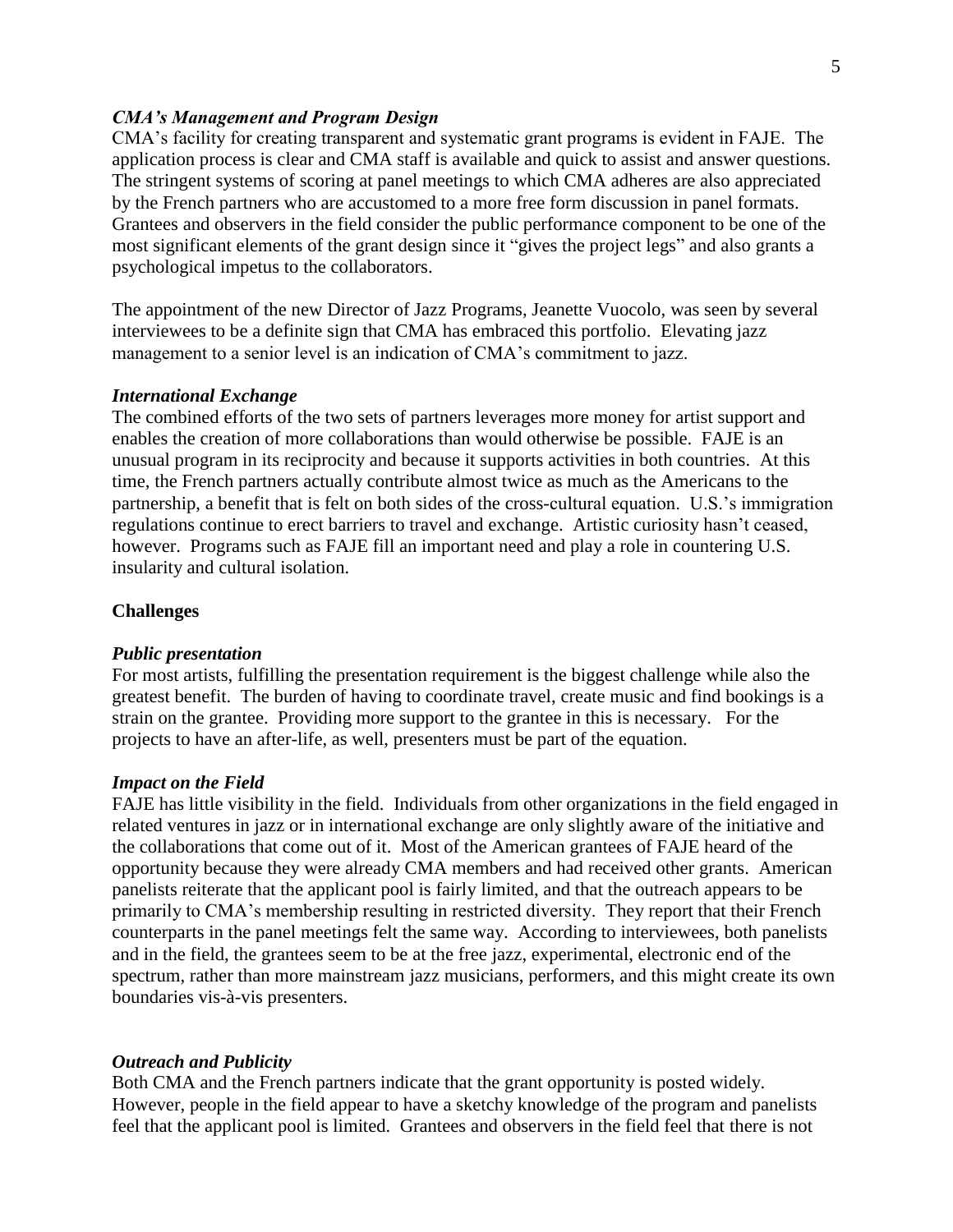much publicity for the grants that are funded nor are there any updates on the collaborations. While news of the grant awards and a list of grantees are posted on the CMA website (and on that of FACE) and in CMA"s publication, Chamber Music, this information does not percolate into the field. The lack of public awareness of FAJE also makes it difficult to attract new funders. If the intention is to grow the program, perhaps even bring other international partners into the mix, this must be addressed.

## *Grant Elements: Design, Guidelines, Management and Delivery*

1. Size of Grant: While all artists are grateful to have received the grant, they say that it presupposes other sources of funding for the project. Most of the money went toward travel, visa and accommodation with little left over for fees. Grantees suggest that fewer grants be made but that projects should be funded fully.

2. Disbursement Schedule: The disbursement schedule also creates a hardship for applicants. Since the second half of the grant is only disbursed after the project is completed and the final report submitted, this means that the grantee must front the costs by finding interim sources of funds.

3. Listening Component: At present, panelists score all aspects of the grant proposal except for the artistic quality prior to the panel. A first cut is made before listening to the work sample, although any panelist can bring an application back into the pool. This appears to give undue weight to the non-artistic elements of the application and favors applicants who are more adept at writing grants. The panelists and all partners appear to feel that this should be rectified and all work samples should be listened to prior to voting.

4. Collaboration: Given that collaborative work requires a particular sort of creativity, being able to hear results of prior collaborations or knowing how an artist thinks about the collaborative process would be beneficial. The question could be included in the application, phrased such that it does not discourage first-time collaborators but rather, helps them in refining their goals and expectations. Focusing attention on the nature of the collaboration might be the first step in helping jazz artists to consider the possibilities and implications of the such interaction before taking the plunge.

5. Eligibility and Representation: While the guidelines are explicit about residence and citizenship requirements, there are inevitably artists who are eligible or rendered ineligible for technical reasons. For artists who live in each other"s countries but have been there for less than the stipulated five years, the grant appears to be unnecessarily stringent. It also seems to favor casual collaborations rather than on-going dialogue. Clarifying the reasons for these guidelines may help to sharpen the goals and focus of FAJE.

Tied to residence is the notion of a "national identity" or of artists being "active in" or "outside a scene." This comes up in panel discussion and would be another aspect worth clarifying in order to preserve the integrity of the grant and brief panelists appropriately.

6. Panelists: The identity of panelists is not disclosed to the public. They are professionals of high caliber whose association with FAJE would grant it legitimacy and prestige. It is unclear what is gained by obscuring their identity after the grants have been awarded. Many other grants are prized precisely because they are received after stringent peer review.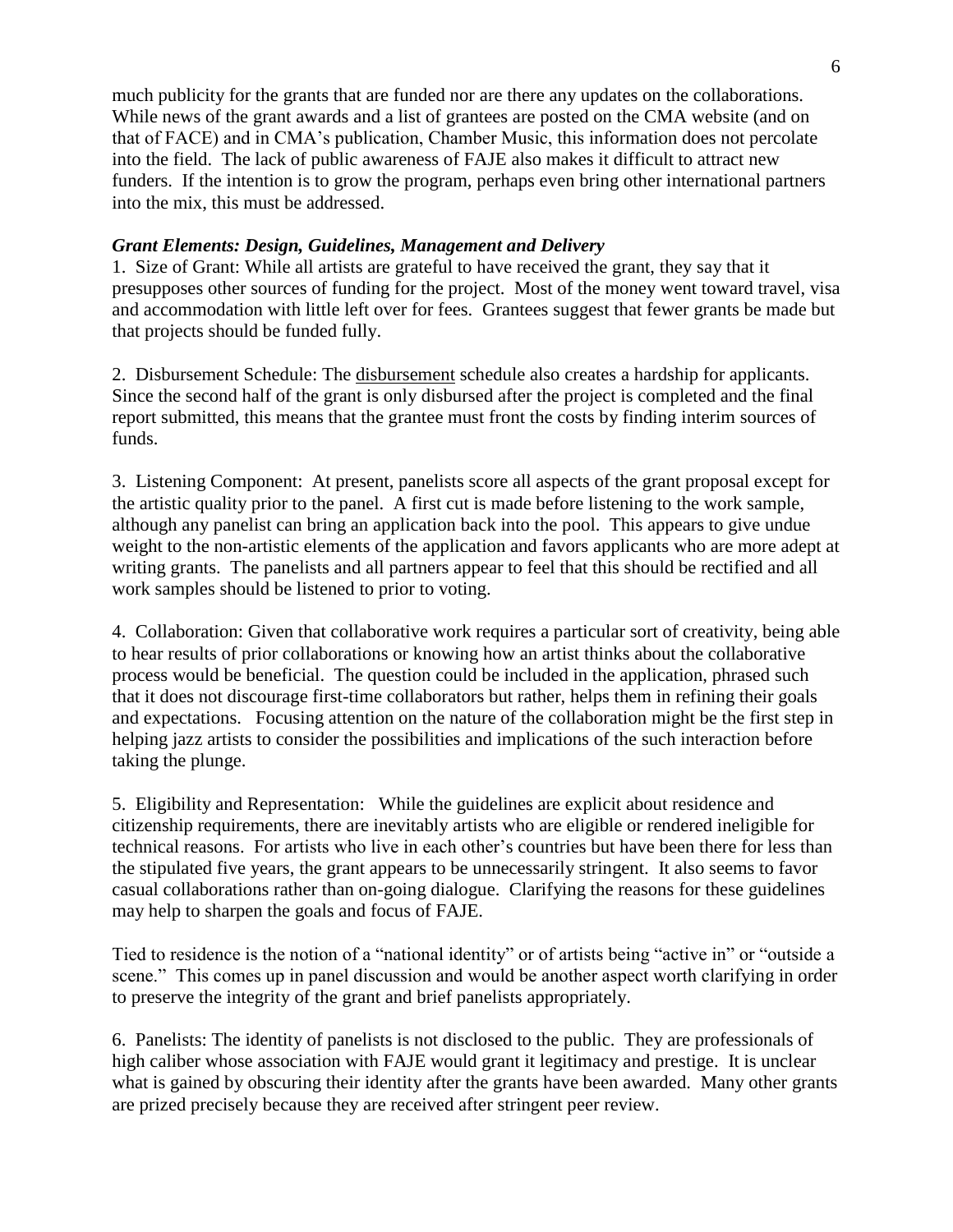#### *Communication between Partners*

Expanding the reach of the program is a strongly stated goal for the French who are also acutely aware of their greater contribution to the partnership. They feel accountable to the French agencies and institutions that have provided support for the program and would like to see it make a visible impact.

#### *Logistical Issues and Resources*

International exchange programs present a singular set of challenges relating to visa, immigration and taxes. The U.S has some of the most stringent immigration regulations, making visiting and working in the country, even temporarily, a major hurdle. For applicants, the entire process is usually new and they are unprepared and confused about how to deal with it in a timely, effective manner. This is new terrain for CMA staff as well but they must take the lead in keeping themselves informed (through research in this field available through organizations like APAP) and directing applicants to websites and other resources so that they can educate themselves. Career development seminars to address the specific technical assistance needs of FAJE applicants would also be useful.

#### **Recommendations**

#### *Publicity, Technology and the Web*

Individual, small-scale grants such as FAJE strike a delicate balance between process and product, between exploration and presentation. Precisely because the program itself is modest in scope, efforts must be made to broaden its resonance in the field and to ensure that it generates more awareness and excitement. Web technology could play a key role. Artists should be encouraged to explore streaming video and audio, youtube, My Space and other networking sites.

#### *Networking with Presenters*

Educating presenters not only about the specific collaborations of FAJE but about the French jazz scene in general is crucial to getting them excited and involved. International exchange programs have inevitably benefited from enabling presenters, curators, institutions and other decision-makers in the field to learn alongside the artists so that they are able to find contexts and audiences for the work being produced. Touring and presentation is the other prong of international exchange. Presenter interest and potential institutional support frequently enables deeper and more sustained exchange or more ambitious projects.

#### **CONCLUSION**

International exchange has never utterly ceased. Technological advances like the internet and mobile phones have sustained global connectivity in virtual and aural ways when direct contact was made difficult. However, as a formalized cultural field, international exchange tends to be incipient, ad hoc, tentative, and dispersed. The change in administration has seen a resurgence of hope on the part of many that this will spell a new future of openness, curiosity, inclusiveness and exchange.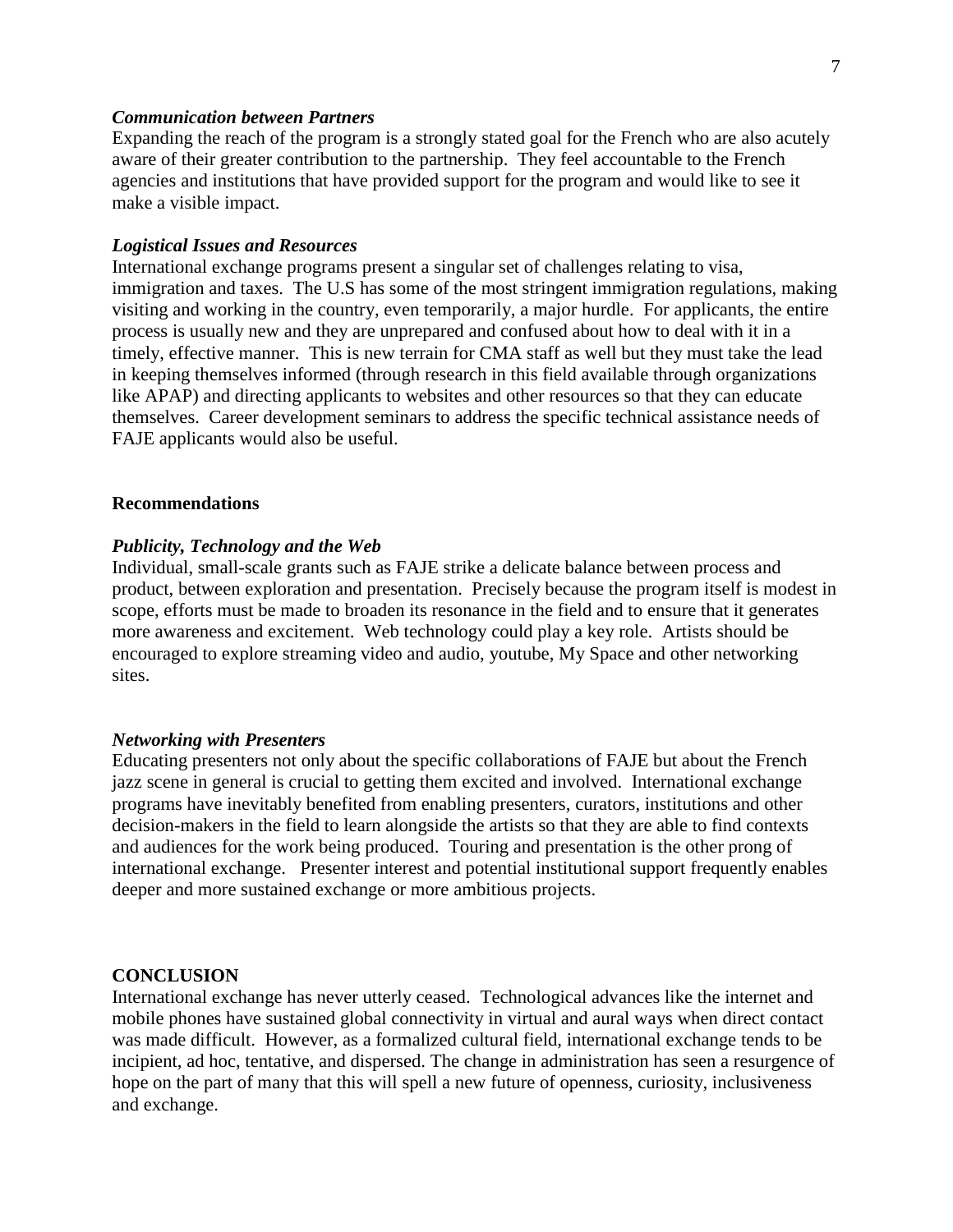Programs already in place stand to benefit from any increase in attention to this field and the field stands to gain from the lessons learned and practices established by such programs. In this harsh economic climate, the fact that funds are leveraged from both ends of the FAJE partnership is salutary. FAJE is able to bring more funds to the table than would be available to artists and they are only too aware of it. The fact is that this may represent an interim model of exchange that at least facilitates dialogue with partners who can afford to participate. Even with limited reciprocity from the United States, there are still overseas partners who are eager to connect with American artists and audiences. However, for FAJE to be more than just substitute funding for artists strapped for cash, and for it to be an effective instrument for its goals, there must be a broader interpretation of the grant-making process, and a deeper investment in the program.

FAJE is distinguished by three elements that make for a sound base of international exchange – an emphasis on collaboration, a focus on individual artists and person-to-person exchange, and reciprocity. That said, FAJE has, as yet, only scratched the surface of a sustained U.S.- French dialogue. The grant-making, targeted as it is, supports small-scale ventures that have had a limited after-life thus far. Three years is not sufficient time for effects to be felt in the field but the efforts to jump-start that engine must also occur in a timely manner. Continued support, greater outreach and publicity, an amplification of its scope so that it interfaces with the presenter communities in the U.S. and in France, are necessary. Harnessing the many possibilities that the World Wide Web presents for promotion, outreach, encouraging dialogue, disseminating information, building on-line communities is imperative, with the understanding that technology only points the way; it does not provide the leadership or the solution. For that, good old human energy, curiosity and ingenuity remain unsurpassed.

#### **CONSULTANT**

Radhika Subramaniam is an independent writer, editor and curator. Her recent projects include Abecedarium for Our Times (Apexart 2008), Rods and Cones: Seeing from the Back of One"s Head (Guest curated for the South Asian Women's Creative Collective 2008) and a major twoyear international initiative, Cities, Art and Recovery (LMCC, 2005-2006) focused on the work of art and culture in the aftermath of catastrophe.

From 2005-2008, she was the Director of Cultural Programs at the Lower Manhattan Cultural Council where she commissioned several public art projects downtown and oversaw a program of arts, ideas and performance. Prior to that, she was the founding and Executive Editor of the arts and culture journal, *Connect: art.politics.theory.practice* published by Arts International.

She consults with arts organizations regarding program design and evaluation. In this capacity, she worked with Arts International on the Inroads international initiative, evaluated the Performing Americas Program for the National Performance Network and is currently conducting an on-going review of the Cultural Exchange International (CEI) Pilot Program for the Department of Cultural Affairs, Los Angeles.

She has taught for more than ten years at the university level, most recently at New York University (Art and Public Policy) and Barnard College (History). She has a PhD. in Performance Studies and a Masters in Anthropology.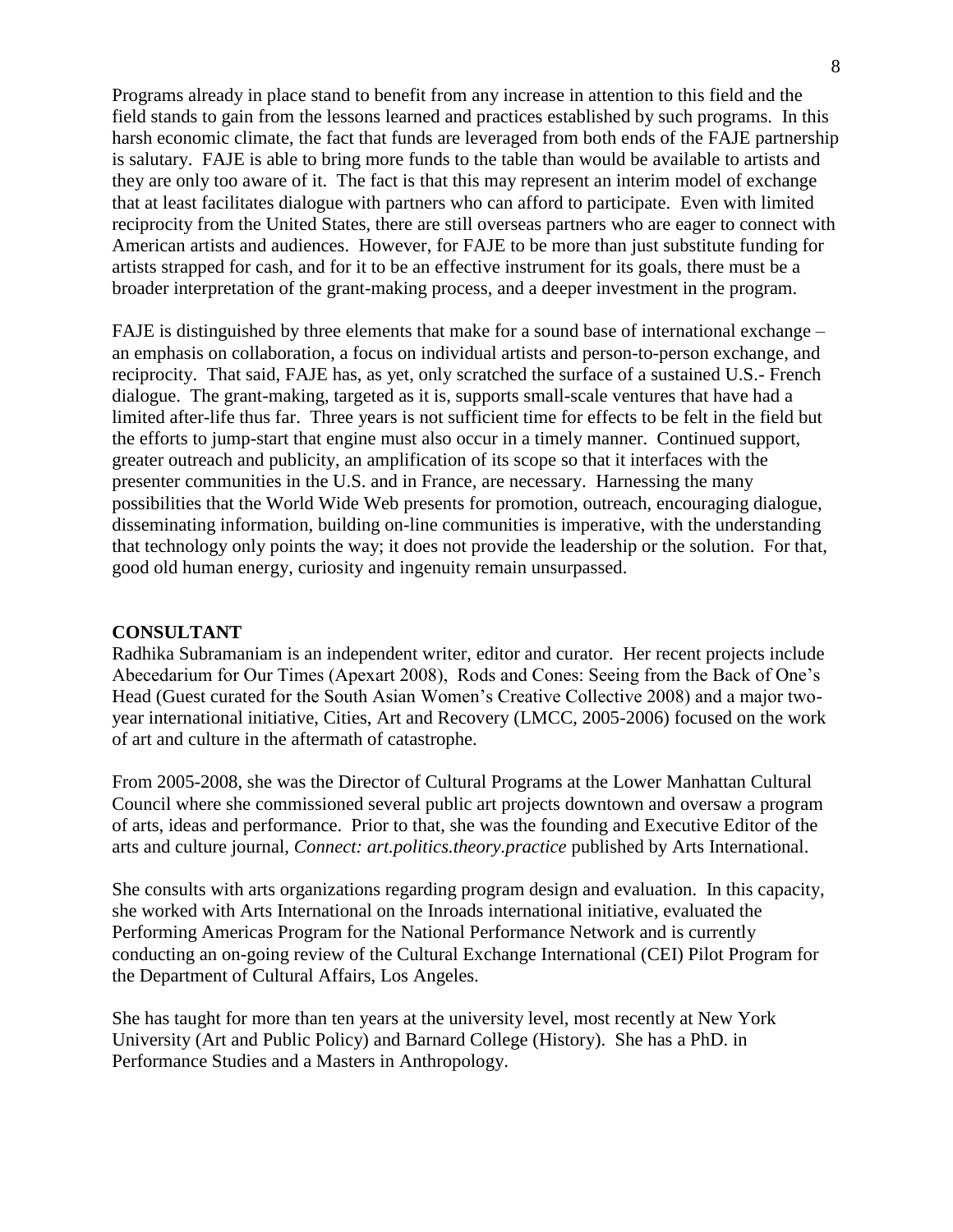## **REPORT AND ASSESSMENT OF FRENCH AMERICAN JAZZ EXCHANGE 2006-2008**

## **Prepared for Doris Duke Charitable Foundation**

#### **By Radhika Subramaniam**

**March 31, 2009**

## **INTRODUCTION**

In 2006, the Doris Duke Charitable Foundation (DDCF) augmented the funding to the roster of jazz initiatives administered by Chamber Music America (CMA) with a unique inflection: an internationally oriented program called the French-American Jazz Exchange (FAJE). A partnership with the Cultural Services of the French Embassy (CSFE) and the French American Cultural Exchange (FACE), FAJE was created to foster cultural exchange between the United States and France through the support of collaborative projects bringing together both French and American jazz artists. The original grant was made for a period of three years, covering grant-making from 2006-2008, with an additional commitment extending it to 2009.

This review covers the period 2006-2008, although it also reflects the status of the program and its administration up to this writing, including attendance and observation by this reviewer at the December 17, 2008 panel meeting for the 2009 grants. The review evaluates FAJE"s effectiveness in terms of its impact on the participating artists as well as on CMA and its partners, its management by CMA, and also assesses its impact in the field of jazz and international cultural exchange in the United States. It takes as its benchmarks the stated goals of the program – to create opportunities for cultural exchange, to develop professional relationships and to foster collaborative projects – in making an assessment. The review also takes into account the assessment of the entire ensemble of jazz programs, the Doris Duke Ensembles Project (DDJEP), conducted by EmcArts in January 2008 which includes a review of FAJE as one of the components of DDJEP.

This report provides a basic outline of the program, addresses its strengths and the challenges before it, based on feedback from the partners, grantees, and interviews in the field, and provides recommendations gleaned both from participant feedback and from the research and observations of this reviewer. It uses as its sources in-depth interviews conducted with CMA, FACE and CSFE staff, telephone and email interviews with the French and American grantees, with review panelists and with people in the field of presenting and grant-making in the U.S. In addition, documents, including final reports and guidelines were also reviewed.<sup>1</sup>

## **HISTORY AND CONTEXT**

 $\overline{a}$ 

The French-American Jazz Exchange was created by CMA, FACE and the Cultural Services of the French Embassy (CSFE) in 2006 with funding from DDCF matching the funding from the French partners. The program was first initiated by a conversation in 2004 between DDCF's

 $<sup>1</sup>$  See Appendix 2 for a list of those interviewed.</sup>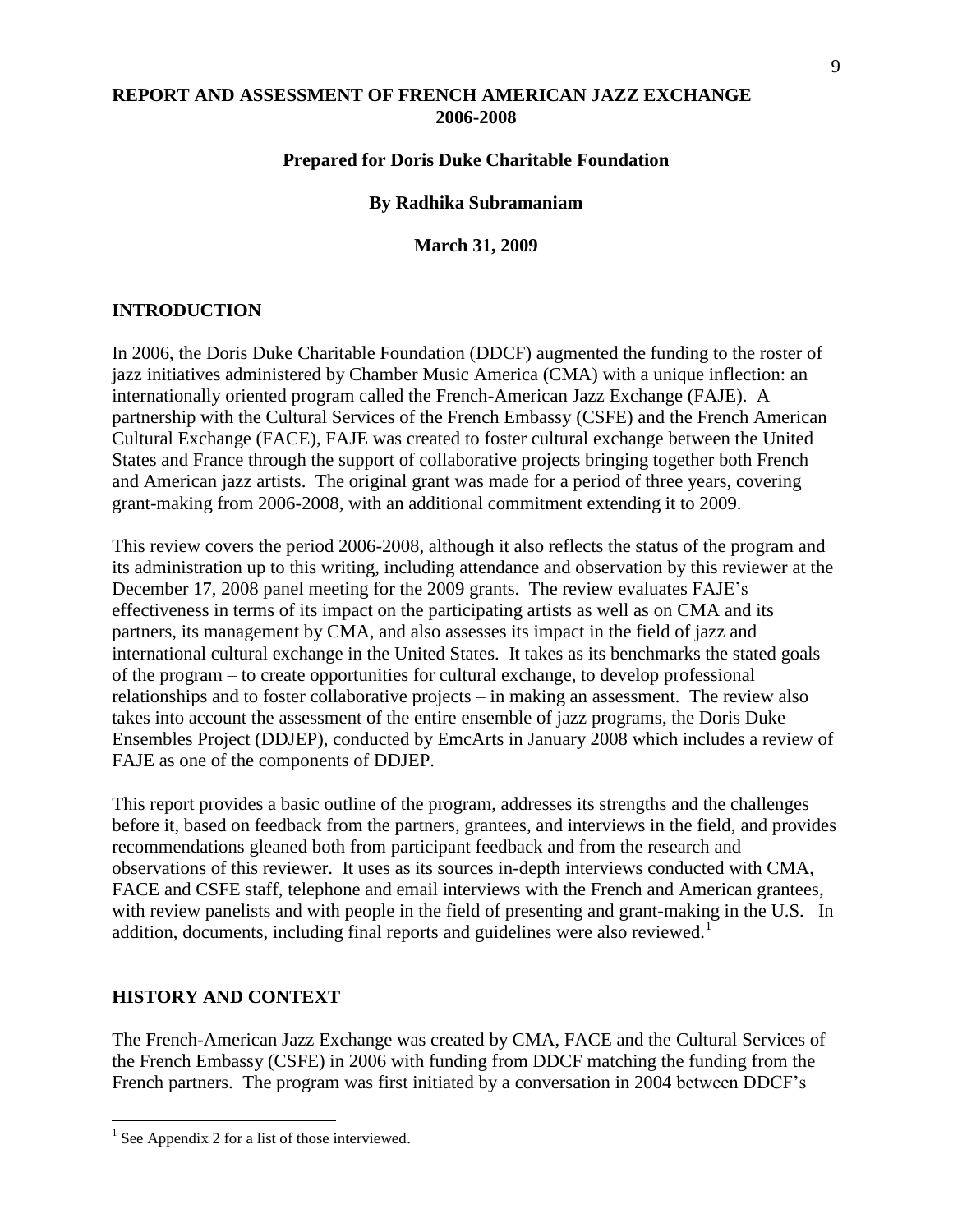then program officer, Olga Garay, and Elisabeth Hayes, Executive Director of FACE. \$25,000 for direct artist support from DDCF (later increased by \$15,000) met a comparable amount at the French end. In the context of a general retrenchment of support for international exchange projects among U.S. funding agencies, most acutely since 2001, this support represented a strategic placeholder for future consideration. It drew on the historic links between France and the U.S. dating to when France was a hospitable home to jazz musicians, particularly African-Americans, in the decades after the Second World War. It also acknowledged the continued positive reception of American jazz musicians touring in Europe. However, it was squarely focused on contemporary developments in jazz and the possibilities of cross-pollination between jazz artists in both countries, where musical trajectories have, by now, developed independently.

FAJE was modest in scale but targeted in its focus on encouraging innovative collaborations between French and American jazz musicians. The goals of the program, as stated in the 2009- 2010 guidelines, are: $2$ 

- To create opportunities for cultural exchange in the field of jazz between French and American professional musicians and ensembles;
- To develop professional relationships; and
- To foster collaborative projects.

It supports initiatives in both countries. Public performance is a stipulation of the collaboration which may also include other activities such as recording, touring and audience development. The guidelines also state that artists are encouraged to think beyond traditional boundaries and that collaborations between jazz artists are those of other genres such as world music, electronic, contemporary classical and so on are also welcomed.

The program"s design is straightforward. It funds, as primary applicants, individual artists or small ensembles from either country proposing a collaborative project with a corresponding partner from the other country. The primary applicant must be either a citizen or legal resident of France or the United States for the previous 5 years and must also reside in the country of his/her residency/citizenship. CMA makes the grant payments and administers the reporting process for the American applicants and FACE does the same for French applicants.

Public performance is required and projects may include composition, touring, recording and audience development activities. Applicants may request support for performance and composition fees, recording, audience development activities, residencies, travel expenses, booking agency or other management fees, production costs, venue rental and marketing expenses. Grants are made for a maximum of \$10,000 per project and applications may be either fully or partially funded. The funds are disbursed on a schedule of 50% thirty days before the starting date of the project and 50% after all reporting obligations to FAJE have been fulfilled.

The grant applications are evaluated by a review panel composed of two French and two American jazz professionals of diverse backgrounds who make recommendations for funding to CMA and FACE. The panel is constituted afresh every year with new members. The panel process is jointly conducted by program officers from CSFE and CMA. The original intention was that the panel location would also alternate each year between New York and Paris. However, for the first two years of the program, the panel met in New York with the third year panel review being conducted in Paris. In 2008, the 2009-2010 grant review panel met once more in New York.

 $\overline{a}$  $2$  See Appendix 2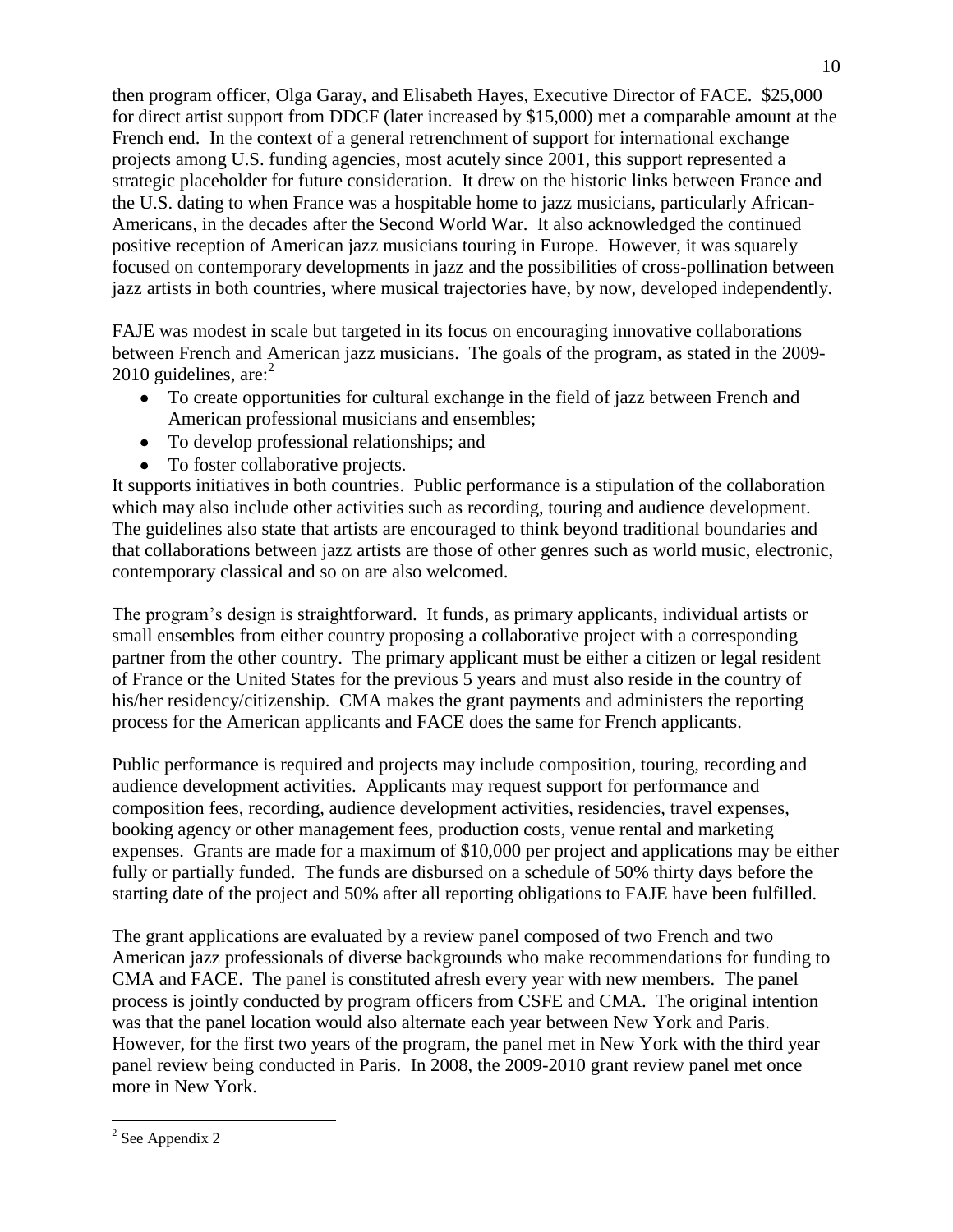#### **PROGRAM REVIEW**

 $\overline{a}$ 

#### **Background and Activities**

The idea for FAJE was mooted in 2004 at time when the first 4-year cycle of DDJEP was coming up for renewal with the expectation that a program would be designed and underway by 2005.<sup>3</sup> However, due to staff turnover at CMA, this process appeared to have taken longer than anticipated so that the first round of grants was made in 2006. FAJE was a first for CMA in several respects – as an inter-institutional partnership (FACE and CSFE) and as a foray into international cultural exchange. It was also the first grant that permitted individual artists to apply, a concession that was made in deference to FACE and CSFE and in consultation with the CMA board. It represented a departure from CMA"s other programs in that it did not only cater to its membership, although the grant does require that American applicants be members of CMA. French applicants are exempt from this requirement. The grant award of \$25,000 (later increased by \$15,000) from DDCF was intended for direct re-granting with administrative overhead being absorbed by the larger DDJEP grant. The initial commitment was for a threeyear period, until 2008, with a renewal for an additional year under the leadership of Ben Cameron, now Program Officer at DDCF.

For the duration of FAJE, CMA has been led by its Executive Director, Margaret Lioi. The first jazz program officer at CMA to deal with FAJE was Alfred C. Pryor who left in 2004. In 2005, William Pace took over the position, managing the grant until 2007 under the overall supervision of the Director of Programs, Susan Dadian. Pace"s position was not filled for a year with FAJE being managed in that period by Susan Dadian who also ran CMA"s classical and contemporary music programs. In October 2008, CMA hired Jeanette Vuocolo as Program Director for Jazz, elevating the supervision of its jazz programs to a senior level.<sup>4</sup>

The program design has remained stable with the grants focused on giving individual artists or small ensembles in one country support toward collaboration with artists in the other country. CMA advertises the opportunity on its website and others such as allaboutjazz.com, in its directory, through e-blasts, at the annual American Association for Arts Presenters (APAP) and regional conferences (including at the International Association of Jazz Education before it turned turtle), in publications like Jazz Times, and in its seminars. CSFE takes the responsibility of advertising in France while also, with FACE, promoting the opportunity in the United States.

The initial investment of \$40,000 from DDCF was matched and superseded at the French end. French support is raised through SACEM, Cultures France and the Florence Gould Foundation. It was hoped that funds would be raised to double the American support the next year but this has not been the case. While CMA's funds can only go to American applicants who must become members of CMA, French funds have no restrictions.

 $3$  A comparable program, focused on contemporary dance and directed toward presenters, the French-U.S. Exchange in Dance (FUSED) was established as a partnership between the New England Foundation for the Arts/National Dance Project (with DDCF support) and FACE/CSFE in 2004.

<sup>4</sup> Susan Dadian now oversees the Classical and Contemporary Music programs while Jeanette Vuocolo"s portfolio covers all jazz initiatives.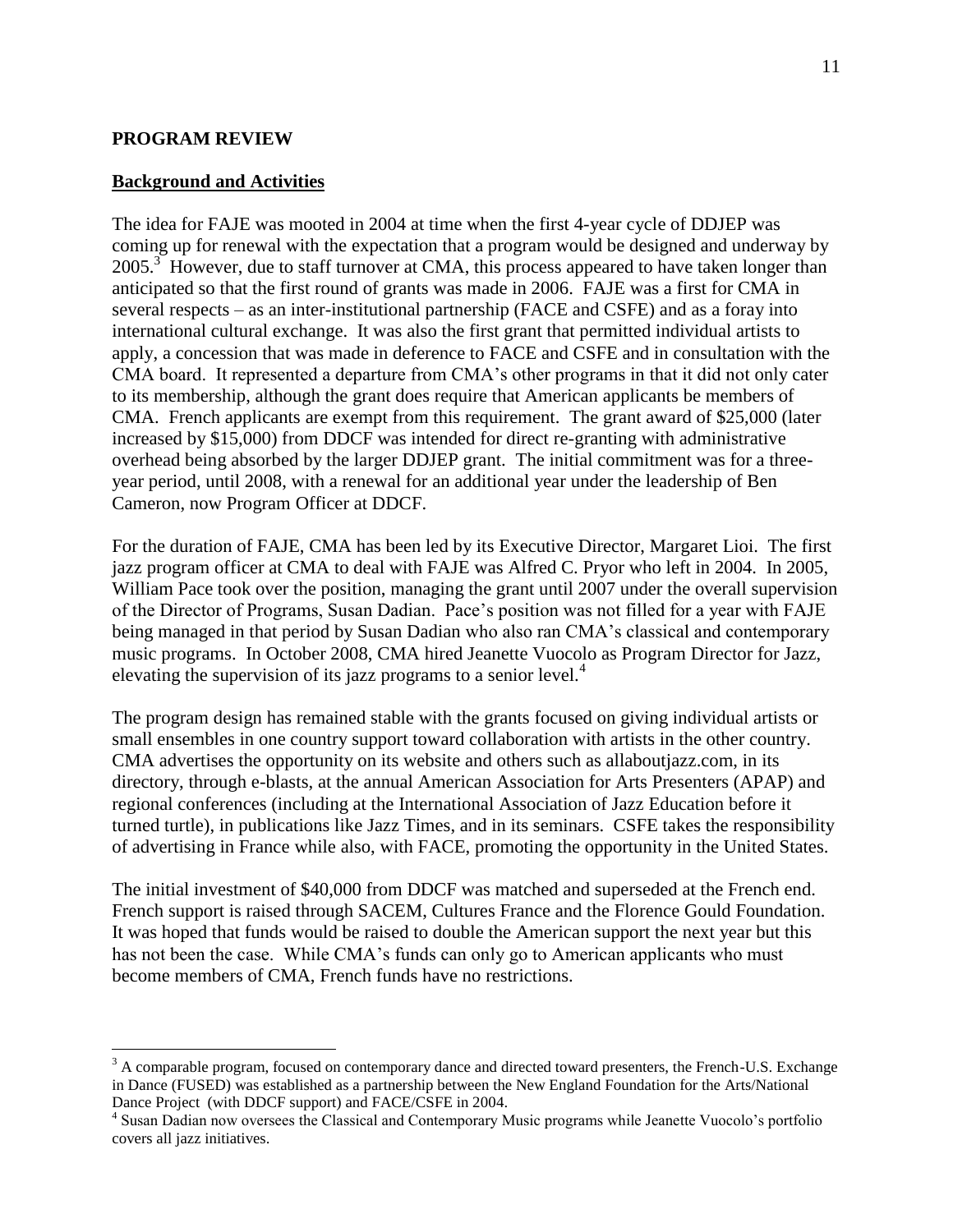| YEAR         | <b>CMA</b> | <b>FACE/CSFE</b> | <b>TOTAL</b> |
|--------------|------------|------------------|--------------|
| 2006         | \$32,000   | \$29,500         | \$61,500     |
| 2007         | \$31,500   | \$36,500         | \$68,000     |
| 2008         | \$34,500   | \$65,000         | \$99,500     |
| 2009         | \$37,000   | \$63,000         | \$100,000    |
| <b>TOTAL</b> | \$135,000  | \$194,000        | \$329,000    |

**Table 1: Grant allocations by partner and year**

Since its inception in 2006 until 2008, FAJE has granted \$229,000, of which CMA administered \$98,000.<sup>5</sup> The grant amounts ranged from \$4000 to the full \$10,000. Of these, nineteen went to American applicants and thirteen to French applicants. The largest number of applicants was in the first year of the grant when eighty-nine artists applied (eighty-one were eligible), of whom seventeen were French and sixty-four American. In the second year, there were fifty-six applicants, fourteen of whom were French and forty-two American and in the 2008-2009 grant year, there were forty-four applicants, of whom eleven were French and thirty-three American. Grants were made to five Americans and four French applicants in 2006, six American and seven French in 2007 and eight American and three French in 2008. Not unsurprisingly, a substantial number of applicants (44%) are from New York City and its environs with a smattering from other states such as California, Texas, Massachusetts, Illinois and Minnesota.

| <b>YEAR</b>  | <b>GRANTEE</b> | <b>GRANTEE</b> | <b>APPLICANT</b> | <b>APPLICANT</b> |
|--------------|----------------|----------------|------------------|------------------|
|              | French         | American       | French           | American         |
| 2006         |                |                |                  | 64               |
| 2007         |                |                | 14               | 42               |
| 2008         |                |                |                  | 33               |
| 2009         |                |                |                  | 35               |
| <b>TOTAL</b> | 17             | 26             | 51               | 174              |

 **Table 2: Applicant and grantee distribution by nationality and year**

The 2009-2010 grant distribution remains consistent with this pattern. Eleven projects were supported, the grant amounts ranging from \$6,300 to \$10,000 with seven being supported at the full amount. \$100,000 was granted totally, of which \$37,000 is administered by CMA and the balance by FACE. There were forty four applications, of which nine were French and thirty-five American, 54% of the latter based in New York. Grants were made to four French and seven American artists.

In terms of the stated goals of FAJE, it has certainly offered opportunities for international exchange and the support to French and American artists has enabled collaborative projects which would not have taken place otherwise. However, its reverberation in the jazz field has been muted. For the grant recipients as well, the support primarily fills a much needed gap in an ill-funded field, and does not necessarily tap into a desire for long-term cultural exchange. The

 $\overline{a}$ 

 $5$  One grant of \$5800 was withdrawn. Another of \$6500 is still pending completion and the applicant has been given an extension.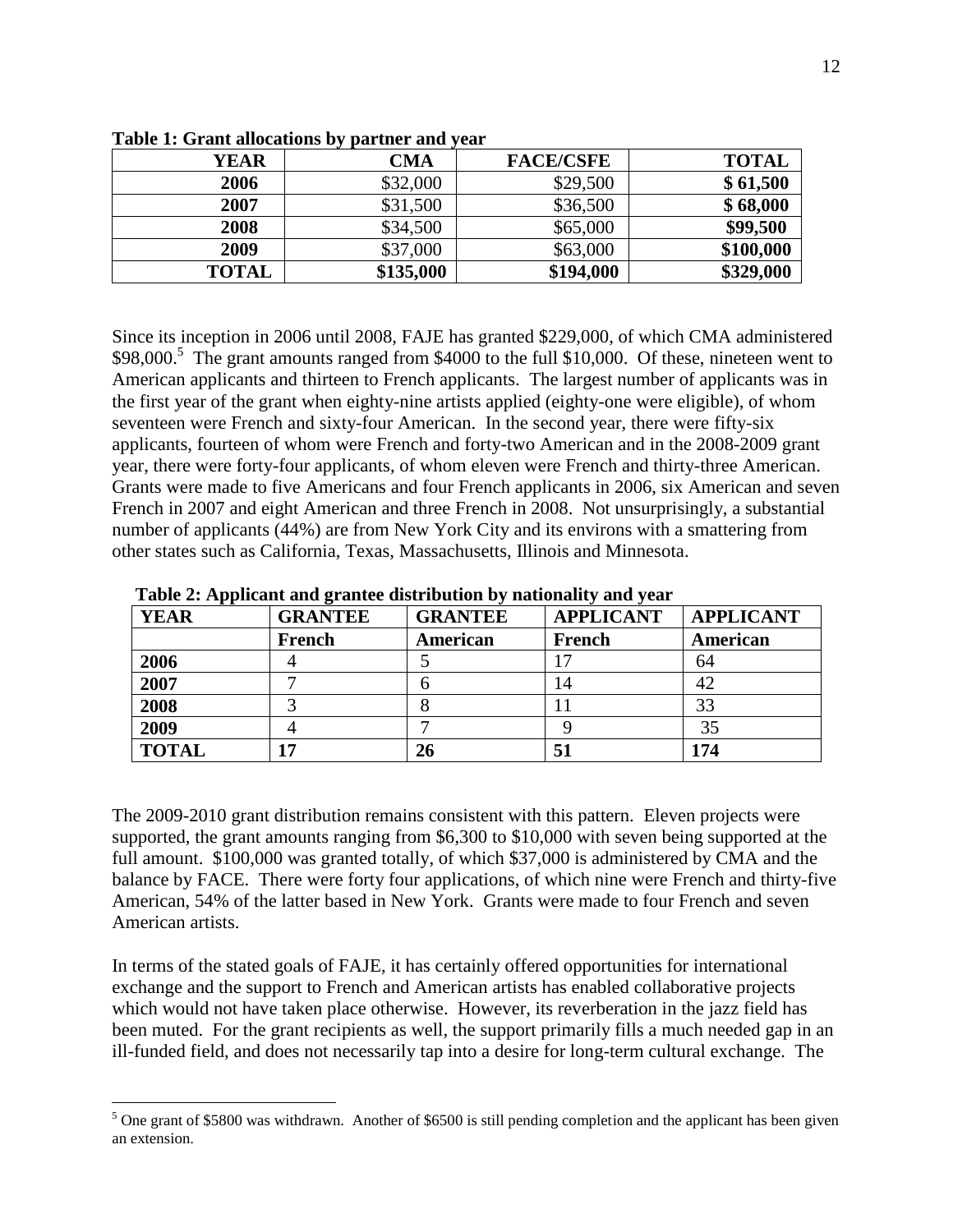goals of FAJE do not align perfectly with CMA"s mission, especially its responsibility to its membership, and the international component represents a new frontier altogether.

The subsequent discussion of the program"s strengths and challenges is based on detailed interviews with grant recipients, past panelists, individuals in the field, including presenters and grant-makers, and CMA, FACE and CSFE staff.<sup>6</sup>

## **Strengths**

 $\overline{a}$ 

#### Impact on Artists

Without exception, artists express their appreciation for the support received through this grant. The projects they initiated would not have taken place without this money. While grantees acknowledge that it was the grant that stimulated the collaboration, they do not feel that the opportunity is contrived. They speak of finding both a shared sensibility and artistic connection with their counterparts as well as discovering different points of view, experience and ways of talking about music that made it a genuinely cross-cultural experience. Artists refer to it as "powerful", "fantastic" and "symbolic."

For some artists, the grant ratcheted their careers up a notch. One said it was "worth a million dollars" in career advancement and in enabling him to work with an amazing musician. Another found that the exposure through good press enabled a foothold in the other country. Yet another felt that it launched his ensemble at a new level. Few grants support travel and rehearsal time which is essential to the collaborative process and to the development of new work. Most concur that there are no substitutes for face-to-face contact and that something ineffable is gained by the physicality of the exchange. Observers in the field concur that artist-to-artist contact, initiated by artists, is a crucial mechanism of cultural exchange.

Artists delight in the divergences between French and American interpretations and approaches to music. One interviewee said that there was almost a national signature to the music. Another described it as an exchange between a French way of playing -- distinct phrasing, articulate, sensitive, even formal, usually written – and an American unwritten, improvisational, expressive style. An American grantee found it beneficial to learn the French "way of talking" about music which employed more traditional discussion of chords and scale tones which he felt would serve him in good stead in Europe in the future.

Observers also regard the artists supported by FAJE as being of high caliber. One interviewee analyzed the profile of the grantees – that they appear to be those unlikely to have commercial backing or record contracts, educators, primarily new music/experimental musicians who are more compositionally oriented rather than mainstream or be-bop derived jazz musicians – pointing out that this group is primarily reliant on grants, and applauded FAJE for making such an opportunity available to them. In a shifting economic climate and in a field as amorphous and inadequately supported as jazz, any funding for artists is welcome.

<sup>&</sup>lt;sup>6</sup> Since there were a relatively small number of grantees, efforts were made to speak to and/or email each one so as to elicit in-depth and nuanced responses. Telephone interviews were conducted with 13 out of the 19 American grantees. French grantees were contacted by email. (See Appendix 3) 5 out of 14 of them submitted email responses to questions. Questions were posed in French and applicants were free to answer in the same. The French partners suggested that the lower response of the French, despite persistent requests, may be attributable to the fact that they are unaccustomed to grant and assessment processes. In fact, some respondents misunderstood the role of the reviewer, asking for advice about additional resources or else, submitting their *bilan* (final report) to me.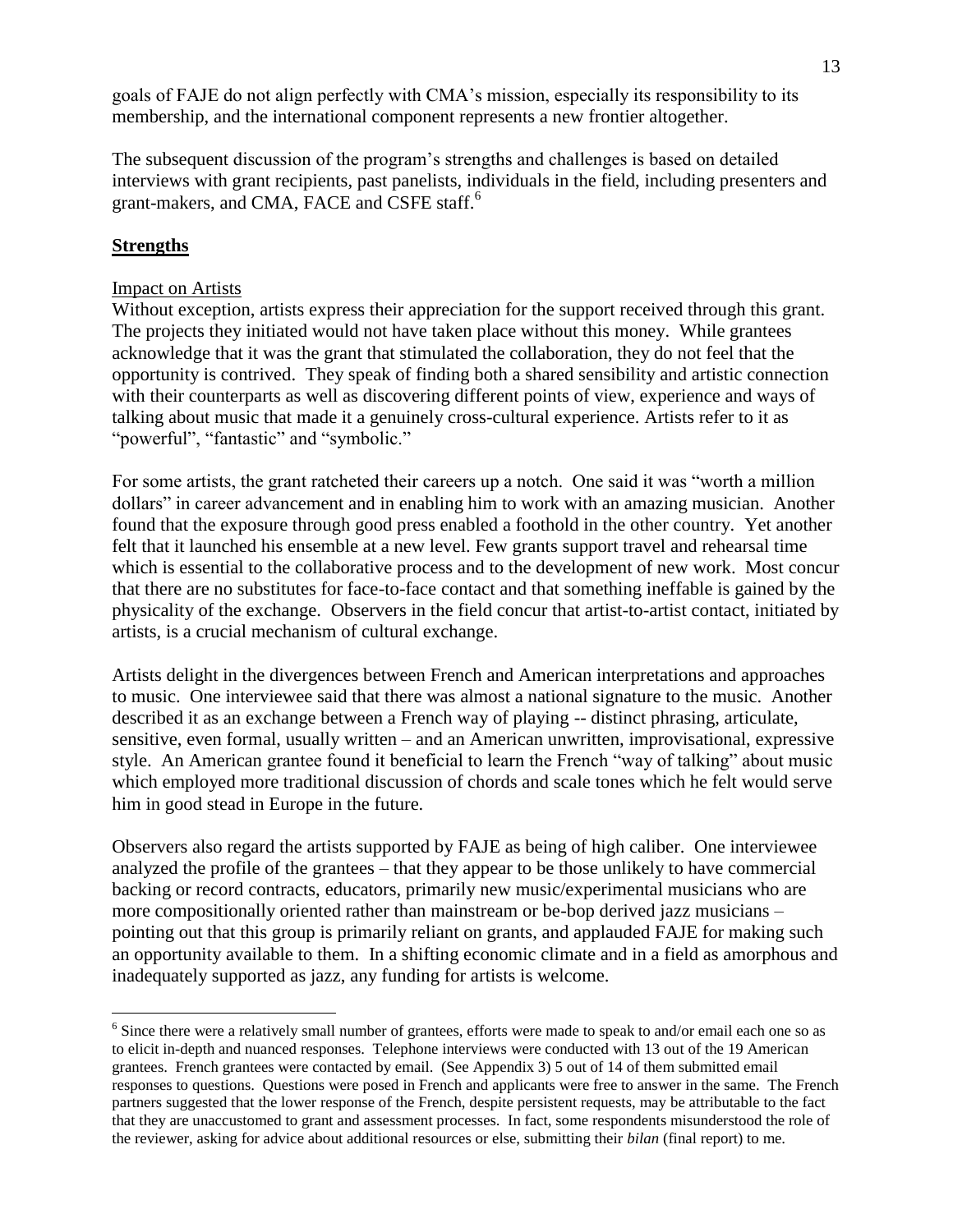## CMA"s Management and Program Design

There appears to be little question that CMA administers the grant program in a competent and systematic manner. The grantees found little difficulty with the guidelines and felt CMA staff was always ready to answer questions and provide assistance with the application process. One grantee expressed particular appreciation for the way in which Susan Dadian helped him focus the project and another found that the care taken to read out panelist comments was particularly helpful in enabling him to craft a better proposal the next time. For those artists for whom the grant-writing process was relatively new, this assistance was felt to be invaluable.

An interviewee in the field called FAJE a targeted program whose "design cannot be faulted" that is run capably by CMA. Both grantees and observers in the field find the public performance requirement to be one of the most significant elements of the grant. For grantees, there is a feeling that this "makes things happen" and also that it places a creative pressure on the collaboration. An interviewee in the field commented approvingly that the collaborations seemed to find their way into the clubs, venues that often fall outside the non-profit, grantmaking world but central to jazz's ethos.

The stringent systems of scoring at panel meetings to which CMA adheres are also appreciated by the French partners who are accustomed to a more free form discussion in panel formats.

Residual reservations about CMA"s appropriateness as a jazz grant-maker appear to have abated somewhat in the face of what is seen to be a steadfast and effective delivery of grant support. CMA"s new Director of Jazz Programs, Jeanette Vuocolo, comes with considerable respect and goodwill in the field. Her appointment was seen by several interviewees to be a definite sign of CMA"s commitment to jazz.

## International Exchange

The cultural insularity of the United States has become a truism. Visa and immigration regulations curtail the easy movement of artists across borders and the general climate of suspicion since 2001 has cast a pall on cross-cultural dialogue, stymied additionally by a shift in funding priorities away from internationally oriented work. Artists continue to be curious and want to collaborate with partners overseas. With an increasingly globalized world, in fact, conversation has never really ceased. Curators and presenters are eager to learn more about foreign artists and collaborations. In this context, a program based on reciprocity, with travel and exchange in both directions, supporting individualized interaction is a beacon of possibility. The international partnership that governs FAJE leverages more money for artist support and enables the creation of more unique collaborations than would otherwise be possible. At this time, the French partners actually contribute almost twice as much as the Americans to the partnership, and they expect to bring more to the table, a benefit that is felt on both sides of the Atlantic equation.

## **Challenges**

#### Public presentation

One of the most significant components of FAJE is the public presentation requirement. Artists are keen to showcase their collaborations and repeat engagements deepen the exchange. As one grantee put it, it gives a "tangible outcome" to the project and a "new psychological energy." However, most of them find it to be the most overwhelming challenge unless they already have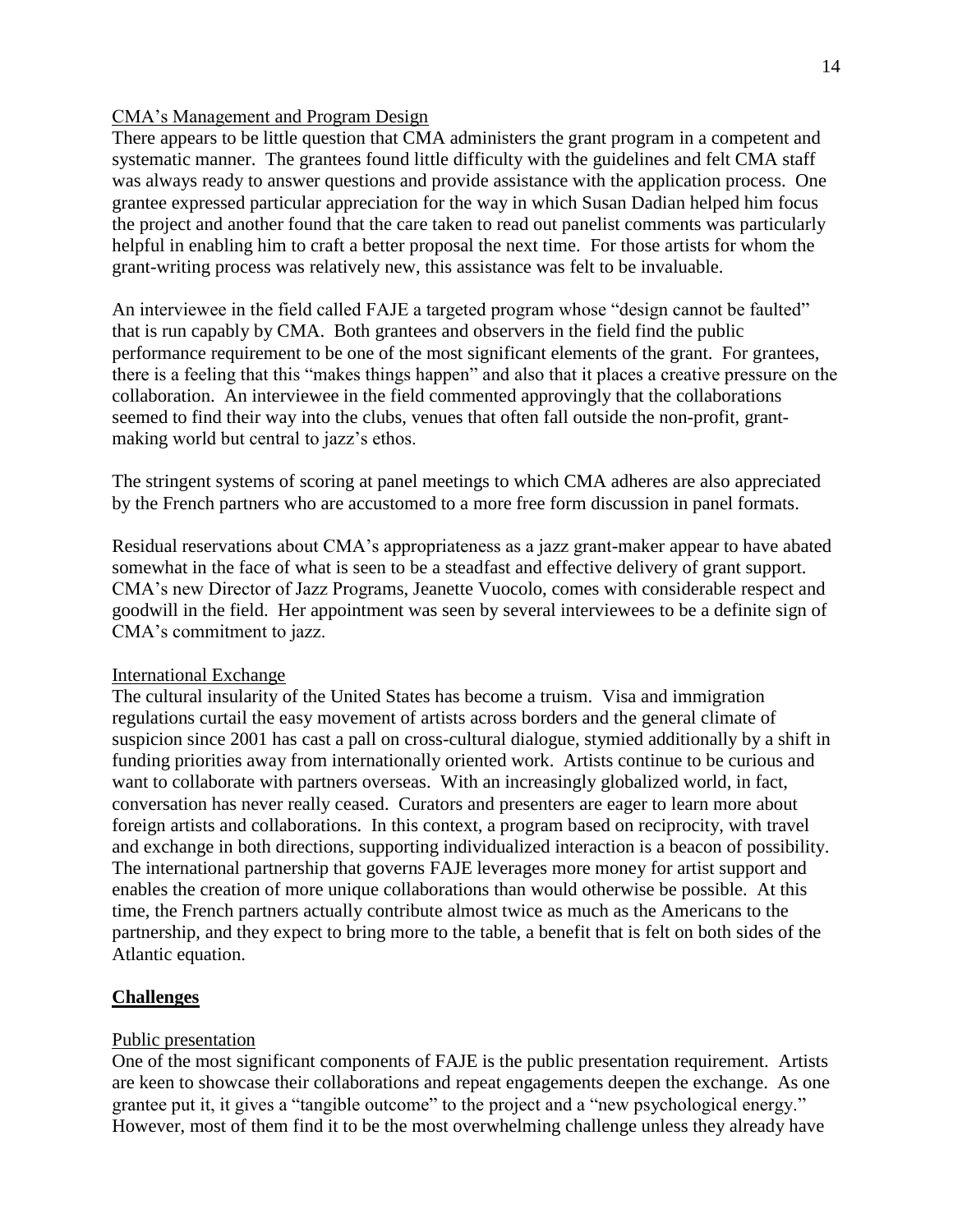good relationships with local clubs or promoters. Scheduling bookings is difficult because they get frequently cancelled. Some say it is hard to get a commitment ahead of time while others find that clubs and festivals are booked a year in advance and that they approached them too late. Said one grantee ruefully, "Money is poured into collaborations and then, we play in a college auditorium or small club."

For several artists, the demand to be grantwriter, producer, travel agent and musician all rolled into one was a tremendous strain. At the end of the process, the project had a minimal afterlife. Few question the value of the interaction but say that there are no immediate plans to play together again. Some have recordings that they hope to mix, or video documentation that they hope might net more gigs. Others expect to play the new composition with their own ensembles, getting someone else to replace the musician from the other country.

In the current program design, the presenter is left out of the equation. Public presentation is important not only for the collaboration to fulfill the grant requirement but also for the possibility of sustaining the relationship. Therefore, it is essential for institutional buy-in to be the third node of the triangle, where the other two are the artists. Connecting the program to a touring network would provide greater leverage. Artists who have benefited from CMA"s Encore program suggest that might be a possible model. Others feel there could be a more active role played by CMA and the French partners in introducing the projects and presenters to each other. CMA staff members are aware of this gap and raise questions themselves about how to showcase the applicants or wonder about creating a "presenters club."

#### Impact on Field

FAJE is a quiet program. Individuals from other organizations in the field engaged in related ventures in jazz or in international exchange have only a glancing knowledge of the initiative and the collaborations that come out of it. Presenters seem unaware of the collaborations even when they know the artists who have benefited from the program. While interviewees state that they are cautious about projects that may potentially be funder-driven, they are usually excited by artists" enthusiasms and would be eager to listen to work that grabs the imagination of artists they know and respect. There are other grants in the field (such as the MAP fund) to which people pay attention, wanting to know who or what project has been funded. Performing arts presenters also pay attention to the NDP newsletter to see what is being toured. Most interviewees indicate that they get their information from a variety of sources – press, colleagues, artists – but that this grant has not generated much "buzz".

Most of the American grantees of FAJE heard of the opportunity because they were already CMA members and had received other grants. Several observers remarked that the roster of grantees was primarily at the experimental, free jazz end of the spectrum. While they are undoubtedly artists of the finest water, this represents a clear aesthetic choice that creates its own limits. This orientation places boundaries around the participation of both artists and presenters. Past American panelists reiterate that the applicant pool is fairly limited. They also report that their French panelist counterparts also expressed surprise at how many French musicians were left out who should have been applicants and that while there were excellent candidates engaged in electronic music, other genres were less well represented.

Outreach and Publicity Both CMA and the French partners indicate that the grant opportunity is posted widely. However, people in the field appear to have a sketchy knowledge of the program and panelists feel that the applicant pool is limited. Some expressed dismay at not having heard of it because they could have directed artists and projects toward such an opportunity. American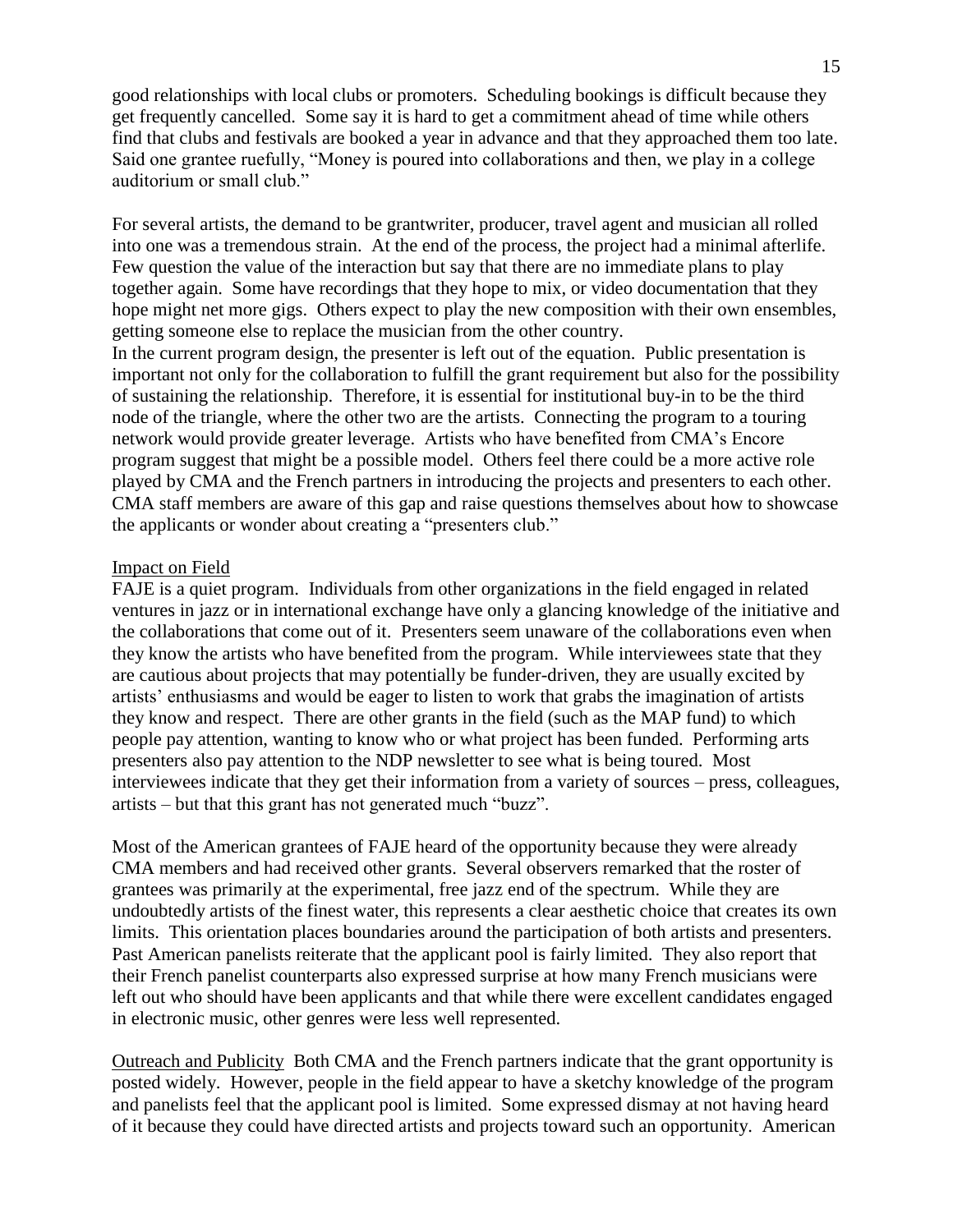grantees typically heard of the program through a CMA staff member or received notification because they are already on CMA"s list as past grant recipients. The small number of French grantees who responded heard of the grant through an advertisement in a jazz magazine, through a colleague or through CSFE. It is worth bearing in mind that American applications far outweigh the French.<sup>7</sup> In large part, the grant tends to function as an additional source of funds for beleaguered jazz artists. Collaborations are mooted because artists have heard each other play and are curious to learn (although there have been some reunion projects) but all say that they would not have pursued these connections were it not that the grant required it.

Grantees and observers in the field feel that little noise is made about the projects that are funded. Caution about taking on an advertising burden or of being seen to promote one grantee over another is not misplaced but the very longevity of the projects, the relationships, and of the grant program depends on raised awareness in the field of their innovation and value.

The lack of public awareness of FAJE has another effect, that of making it difficult to raise more funds for the program. Finding new sources of revenue for an on-going project is hard enough but attracting funders, especially those outside the foundation sector, to an initiative that has no splashy event such as a festival might, is made more arduous if the program has little visibility. If the intention is to grow the program, perhaps even bring other international partners into the mix, this must be addressed.

#### Grant Elements: Design, Guidelines, Management and Delivery

 $\overline{a}$ 

The encouragement that FAJE gives for artist initiatives unfettered by other concerns is undeniable. However, the scope of the program and its goals of promoting exchange and developing professional relationships raise several issues about sustained, long-term impact.

There is no consistent response regarding the size of the grant. All artists are grateful to have received it. However, all of them also say that it presupposes other sources of funding for the project. Some had festivals or club presenters covering a portion of the costs, others had to dip into personal savings. Some, like New Orleans Center for Creative Arts students, played gigs to raise the money. French grantees occasionally had other subventions to supplement the grant but American grantees uniformly spoke of the pressure of trying to manage the project on a stringent budget. Most of the money went toward travel and accommodation with little left over for fees. One of the grant years overlapped with the crisis in gasoline costs and the skyrocketing airfares hit the collaborations particularly hard. One of the French grantees said that the FAJE grant merely covered the visa costs of his personnel, and that despite supplementary funds from France, they earned nothing. The luckiest broke even, while others had to forego their fees or dip into their own pockets to cover portions of the project costs.

The disbursement schedule also creates a hardship for applicants. Artists are usually strapped for cash and since the bulk of the expenses are for travel and stay, they accrue these costs upfront. Having to wait until the final reporting to receive the 50% balance necessitates the grantee's having to find interim sources of funds. Of course, this schedule is born of CMA's responsibility

<sup>&</sup>lt;sup>7</sup> FACE Executive Director, Elisabeth Hayes, suggests that this disparity is due in large part to the different history of funding in France. Most artists and cultural institutions receive local, regional and other government subsidies and are unaccustomed to having to look for outside funding, let alone adept at the actual grant application process. The tightening economy in France with resultant diminishing cultural subsidies will likely put paid to this happy state of inexperience.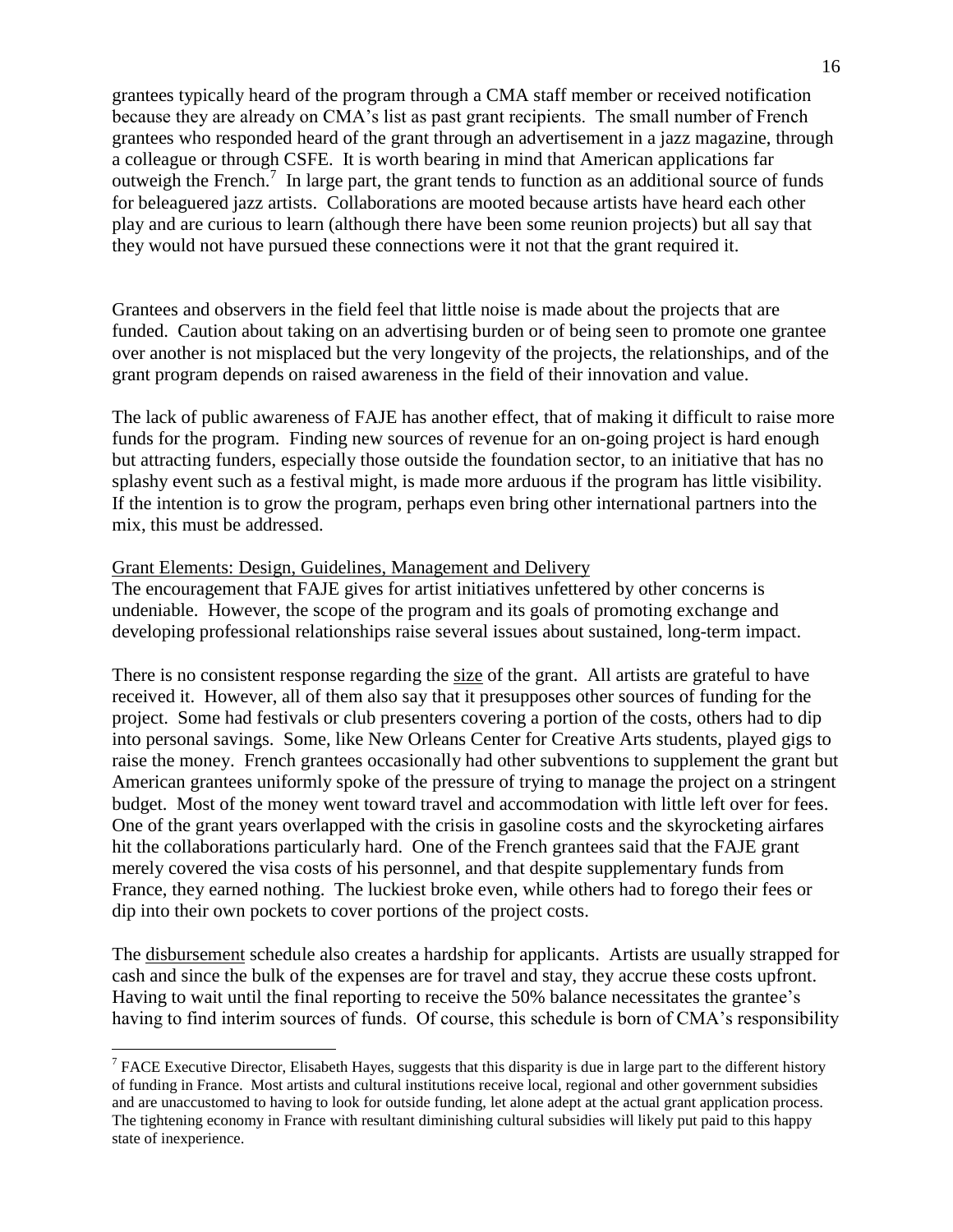as a re-granter and its accountability to its own funders. It serves as a protection against potential misuse of funds but a better system must be determined so that the burden is not passed on to the artists. On occasion, a special exemption has been made at the request of FACE.

Artists acknowledge that their ambitions are often greater than their budgetary allocations – that they want to bring more people, do more – and some recount amusing stories of juggling funds by putting up guest artists at girlfriends" homes but they suggest that the expectations of the grant also bear revisiting. Several suggested that fewer grants be given but that the projects should be funded fully. Some panelists echo this. CMA staff is all too aware that 'nickel and diming' the grant allocation can have a fatal effect on the success and viability of the project.

#### Logistical Issues and Resources

 $\overline{a}$ 

International exchange programs present a singular set of challenges. In the U.S., an inward looking culture and a parched funding landscape have meant that few cultural institutions routinely develop expertise in this regard.<sup>8</sup> To compound this, the U.S also has some of the most stringent immigration regulations, making visiting and working in the country, even temporarily, a hairy experience. For applicants, the entire process is usually new and they are neither prepared for the time it takes to negotiate visas nor the expense nor the number of bureaucratic hurdles that it entails jumping over. By and large, France is not a target of excessive scrutiny by American immigration but it is a process nonetheless. For French applicants, FACE recommends applying through an agency so as to avoid the 30% withholding tax that the U.S. levies on non-U.S. citizens who do not have U.S. tax identification numbers.

American applicants inviting French artists to the U.S. find that they have many questions about immigration and taxes. Several interviewees said that when they called CMA, the staff was unable and unprepared to answer these questions, and they ended up having to bumble through the process. One interviewee said that because his French collaborator had to come in under the radar, they had to misrepresent themselves, advertising only the American artists at the venue. Penalties for violating the terms of one"s entry into the U.S. are severe, usually disbarring the individual from re-entering for several years. This places considerable stress on the grantees who, since they don't entirely understand the legal mechanisms for dealing with this upfront, resort to shortcuts.

There are arts organizations that have taken an advocacy role with regard to immigration and actively disseminate information about the implications of changing regulation and reform for artists and presenters. The Association of Performing Arts Presenters (APAP) has been a leader in this regard. One young American ensemble, new to the grant process, found they had much to learn about the basics such as taxes, federal ID numbers and so on that would have been old hat to a more seasoned company; therefore, it might be helpful to compile a resource page on the website that takes into account the varying levels of professional experience among applicants. CMA runs a monthly career development seminar series, First Tuesdays, which focuses on practical issues. This is primarily available to its New York membership since only select seminars are available for audio download on the website. In any case, these may not always address the specific technical assistance needs of FAJE applicants.

<sup>&</sup>lt;sup>8</sup> Arts International which was the only U.S. organization with international exchange as its sole and explicit mission came to a sorry end in 2004. In its 23-year span, from its first beginnings in 1981, it had begun to consolidate a body of knowledge and expertise about cross-cultural exchange practices but this has now dissipated in the field.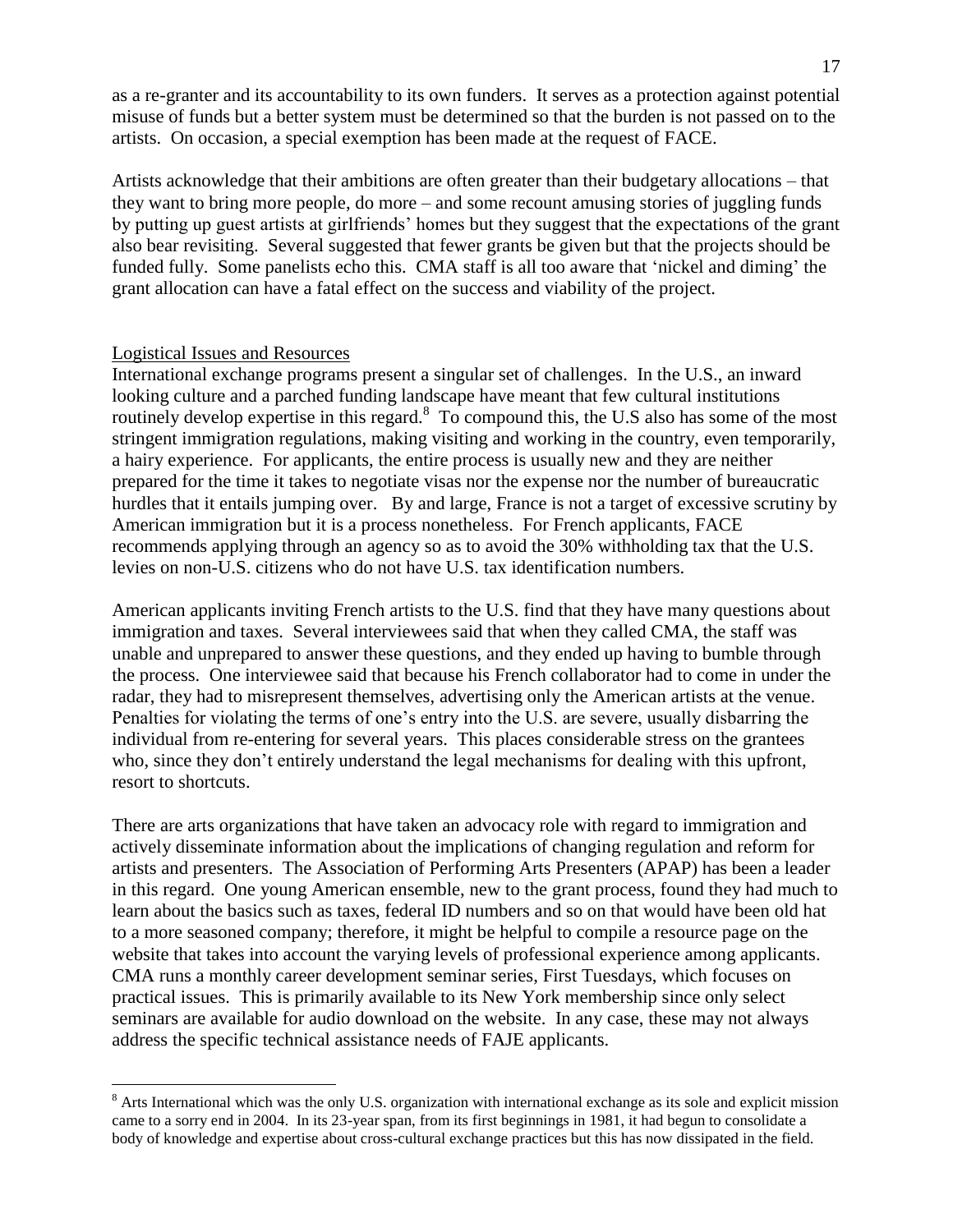#### **Recommendations**

.

The recommendations in this section fall into three broad categories and do not repeat the points for consideration referred to in the discussion on challenges.

#### Publicity, Technology and the Web

Individual, small-scale grants such as FAJE strike a delicate balance between process and product, between exploration and presentation. Precisely because the program itself is modest in scope, efforts must be made to broaden its resonance in the field and to ensure that it generates more awareness and excitement.

CMA and the French partners must increase the visibility of the program and of the collaborations it generates. In this, the web technology plays a key role. Projects must be documented with streaming video and audio clips placed on websites. Youtube, My Space and other networking sites should be utilized to the fullest. Artists themselves speak of becoming familiar with their collaborator's work through the web. One senior artist suggested that the possibility represented by FAJE was what directed him to web-based research in the first place, and that the encouragement of the grant has now excited him about the potential of the internet in making international contacts elsewhere. This is not to suggest that CMA builds these pages but that the artists could be encouraged to do this and CMA and FACE could link to their websites.

CMA workshops or resources could be used to remind artists of the necessity of such promotion, to educate them on promotional strategies and to bring up for consideration techniques that have been effective in the commercial sphere. The CMA grant pages could have more information about the grantees and their projects, performance dates, upcoming events, archival documentation, if available, in addition to information about the application process, links to other interest groups and to resource pages. A lively and informative site would encourage interested visitors to spend time on it and to return for updates. One interviewee suggested that it would "create a virtual legacy of intellectual property." Another suggested that the web could also be tapped to create an on-line community or a forum for discussion of collaborations, creating a kind of support or resource group for the artists and also furthering the conversation around cross-cultural and international work.

## Networking with Presenters

Unless the goal of FAJE is narrowly construed as facilitating the creation of musical collaborations, linking it with the network of presenters in different types of venues is essential. Touring and presentation is the other prong of international exchange. With their own contacts and resources, artists achieve the public performance requirement stipulated by the grant but these vary by venue and scale. For the projects to have a life beyond the grant, they must have the possibility of presenter interest and potential institutional support that might enable a deeper and more sustained exchange or more ambitious projects.

Interviewees suggest that FAJE projects could be showcased at the annual American Association of Arts Presenters (APAP) meetings in New York in January. Or else, a partnership could be created with the Winter Jazz Fest which occurs at the same time and which press and presenters avidly follow. A model like CMA"s own Encore program or an incentive fund for presenters tied to a set of selections made by a committee might also stimulate the circulation of these works.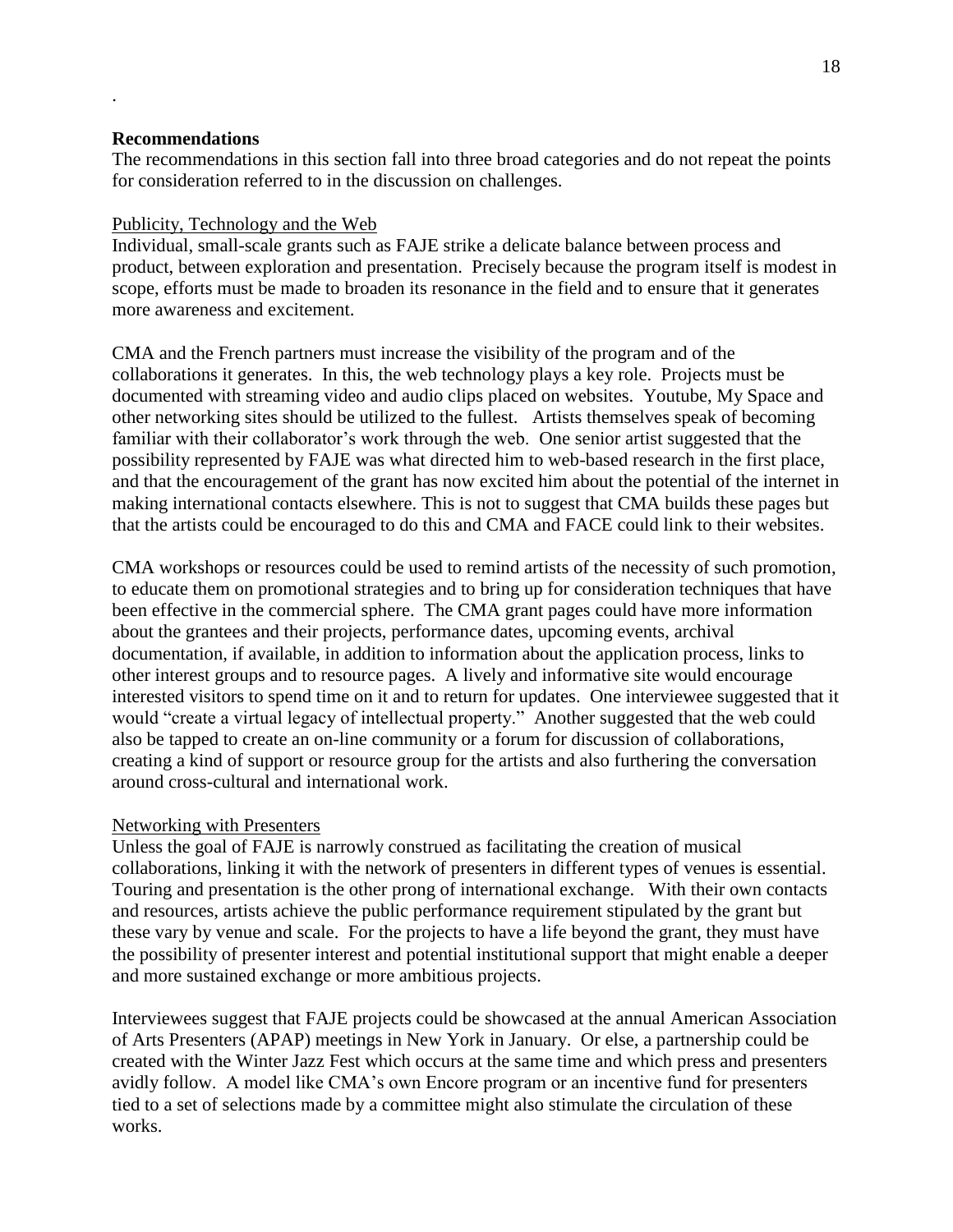One interviewee pointed out that artists already live in a world of intensely globalized relationships and the task of FAJE is really to amplify the opportunities. Educating presenters not only about the specific collaborations of FAJE but about the French jazz scene in general is crucial to getting them excited and involved. International exchange programs have inevitably benefited from enabling presenters, curators, institutions and other decision-makers in the field to learn alongside the artists so that they are able to find contexts and audiences for the work being produced. Exploration grants that tie in to residency, workshop or other activities are also beneficial in helping artists find other avenues to broaden the scope of interaction. The public performance requirement in FAJE signals that the partners understand its value but placing the onus of this on the artist without any other supportive framework often has a boomerang effect. Artists feel they are one-person bookers, managers and musicians and this places undue pressure on the musical collaboration, or results in a pro forma fulfillment of the presentation requirement.

## **CONCLUSION AND IMPLICATIONS**

Suspicion, immigration regulations and funding strictures notwithstanding, international dialogue has not stopped in the last decade. If anything, global chatter has increased in scope and intensity. Technological advances like the internet and mobile phones have sustained global connectivity in virtual and aural ways when direct contact was made difficult. However, as a formalized cultural field, international exchange tends to be incipient, ad hoc, tentative, and dispersed as does the expertise and conversation around effective professional practices. The change in administration has seen a resurgence of hope on the part of many that this will spell a new future of openness, curiosity, inclusiveness and exchange. Emboldened by new attitudes in Washington, including the fact that the Obama campaign included a National Arts Policy Committee, the regional arts organizations (RAO) prepared a document this year to present to the administration titled *GPS Global Positioning Strategy for the Arts: Recommitting America to International Cultural Exchange*. As a kind of green paper, it surveyed the landscape of international exchange, focusing on the programs housed in the RAOs, and laid out a set of proposals for how this could be more formally structured.

Programs already in place stand to benefit from any increase in attention to this field and the field stands to gain from the lessons learned and practices established by such programs. In this harsh economic climate, the fact that funds are leveraged from both ends of the FAJE partnership is salutary. FAJE is able to bring more funds to the table than would be available to artists and they are only too aware of it. The fact is that this may represent an interim model of exchange that at least facilitates dialogue with partners who can afford to participate. For a more magnanimous era of funding that is open to a wider geographical array of artistic curiosity and connection, we will have to be patient. Yet, even with limited reciprocity from the United States, there are still overseas partners who are eager to connect with American artists and audiences. However, for FAJE to be more than just substitute funding for artists strapped for cash, and for it to be an effective instrument for its goals, there must be a broader interpretation of the grantmaking process, and a deeper investment in the program.

FAJE is distinguished by three elements that make for a sound base of international exchange – an emphasis on collaboration, a focus on individual artists and person-to-person exchange, and reciprocity. That said, FAJE has, as yet, only scratched the surface of a sustained U.S.- French dialogue. The grant-making, targeted as it is, supports small-scale ventures that have had a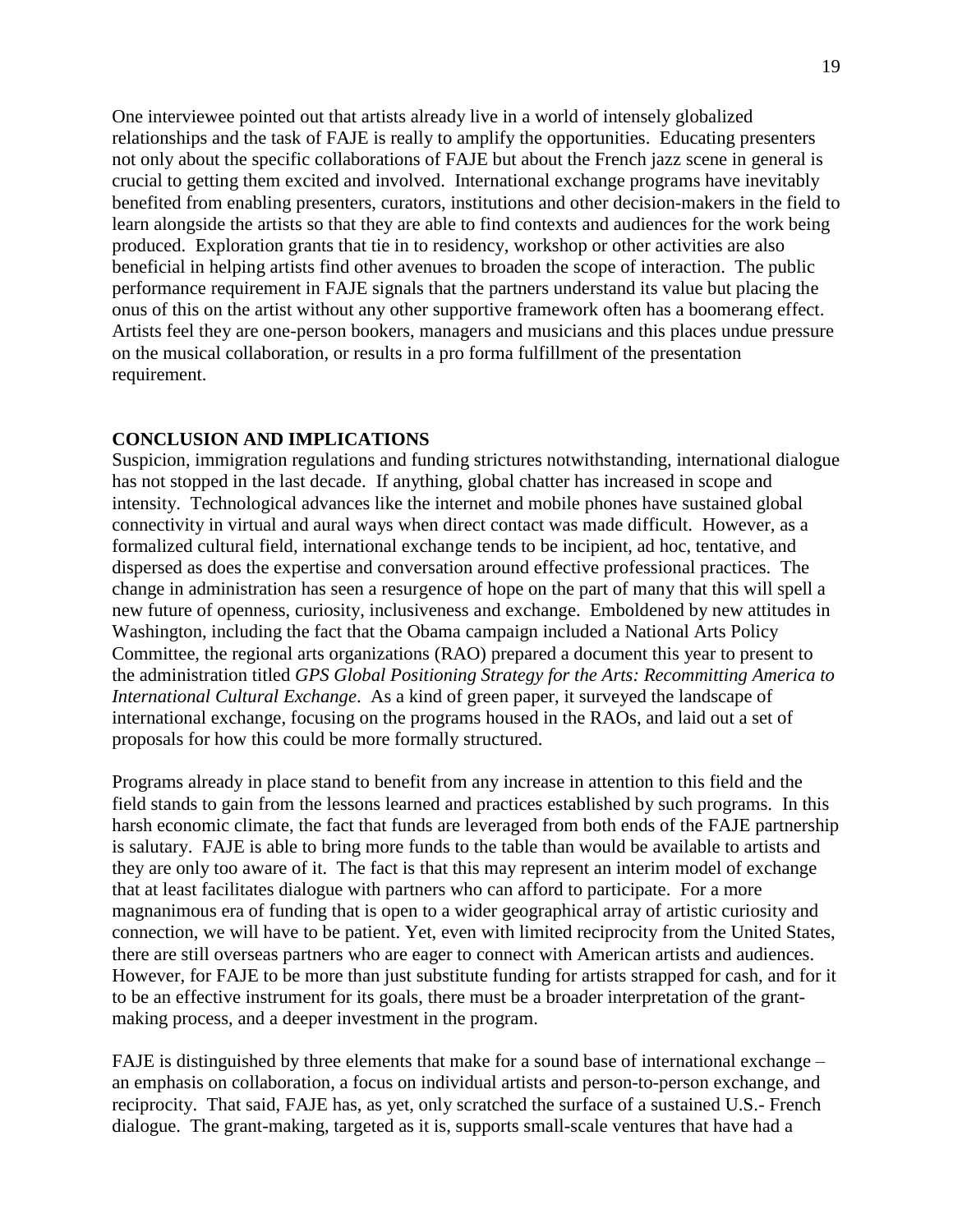limited after-life thus far. Three years is not sufficient time for effects to be felt in the field but the efforts to jump-start that engine must also take place in a timely manner. Continued support, greater outreach and publicity, an amplification of its scope so that it interfaces with the presenter communities in the U.S. and in France, are necessary. Harnessing the many possibilities that the World Wide Web presents for promotion, outreach, encouraging dialogue, disseminating information, building on-line communities is imperative, with the understanding that technology only points the way; it does not provide the leadership or the solution. For that, good old human energy, curiosity and ingenuity remain unsurpassed.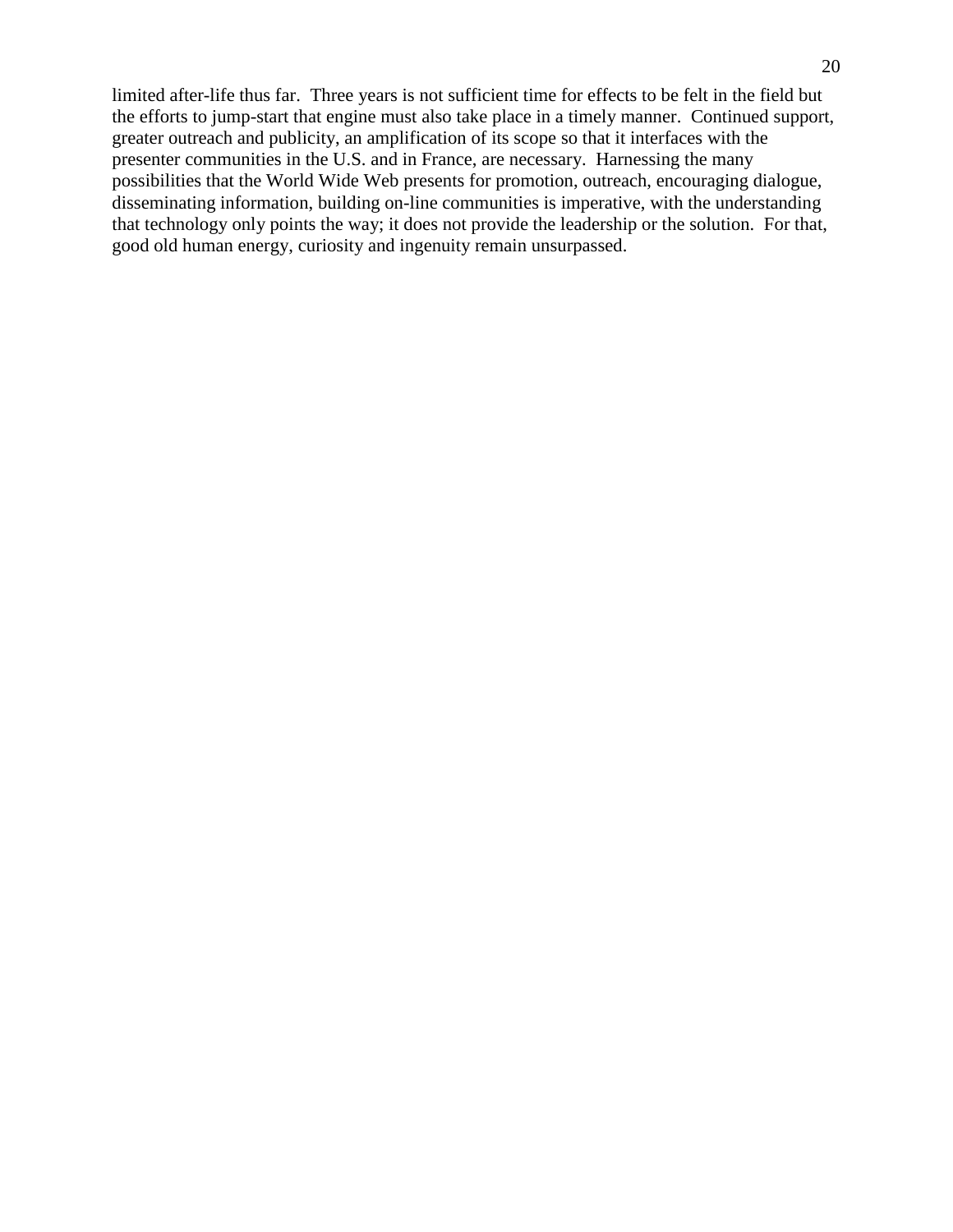# **APPENDIX 1 FAJE GUIDELINES 2009-2010**



## **CMA/FACE FRENCH-AMERICAN JAZZ EXCHANGE PROGRAM GUIDELINES**

**Grant Period: January 2009 to August 2010**

Applications due in CMA"s offices by October 15, 2008, 5:00 PM EDT (This is a receipt deadline, *not* a postmark deadline.) *This program is made possible through the generosity of the Cultural Services of the French Embassy, CulturesFrance, the Doris Duke Charitable Foundation, the Florence Gould Foundation and SACEM.*

## **OVERVIEW**

The French-American Jazz Exchange was created by Chamber Music America, the French Embassy and French American Cultural Exchange (FACE) to foster collaborative projects that unite French and American professional jazz artists.

The goals of this program are:

- to create opportunities for cultural exchange in the field of jazz between French and American professional musicians and ensembles;
- to develop professional relationships; and
- to foster collaborative projects.

## **WHO MAY APPLY?**

The French-American Jazz Exchange will accept applications from France- or U.S.-based jazz musicians and ensembles only.

Eligible French applicants must be citizens or legal residents of France for the past five years and must reside in France or its territories.

Eligible American applicants must:

- be United States citizens or legal U.S. residents for the past five years;
- reside in the U.S. or its territories;
- be Organization-level members of Chamber Music America at the time of application (CMA membership must be maintained for the duration of the grant period);
- have no overdue final reports for any CMA grant program; and
- have no overdue financial obligation to CMA.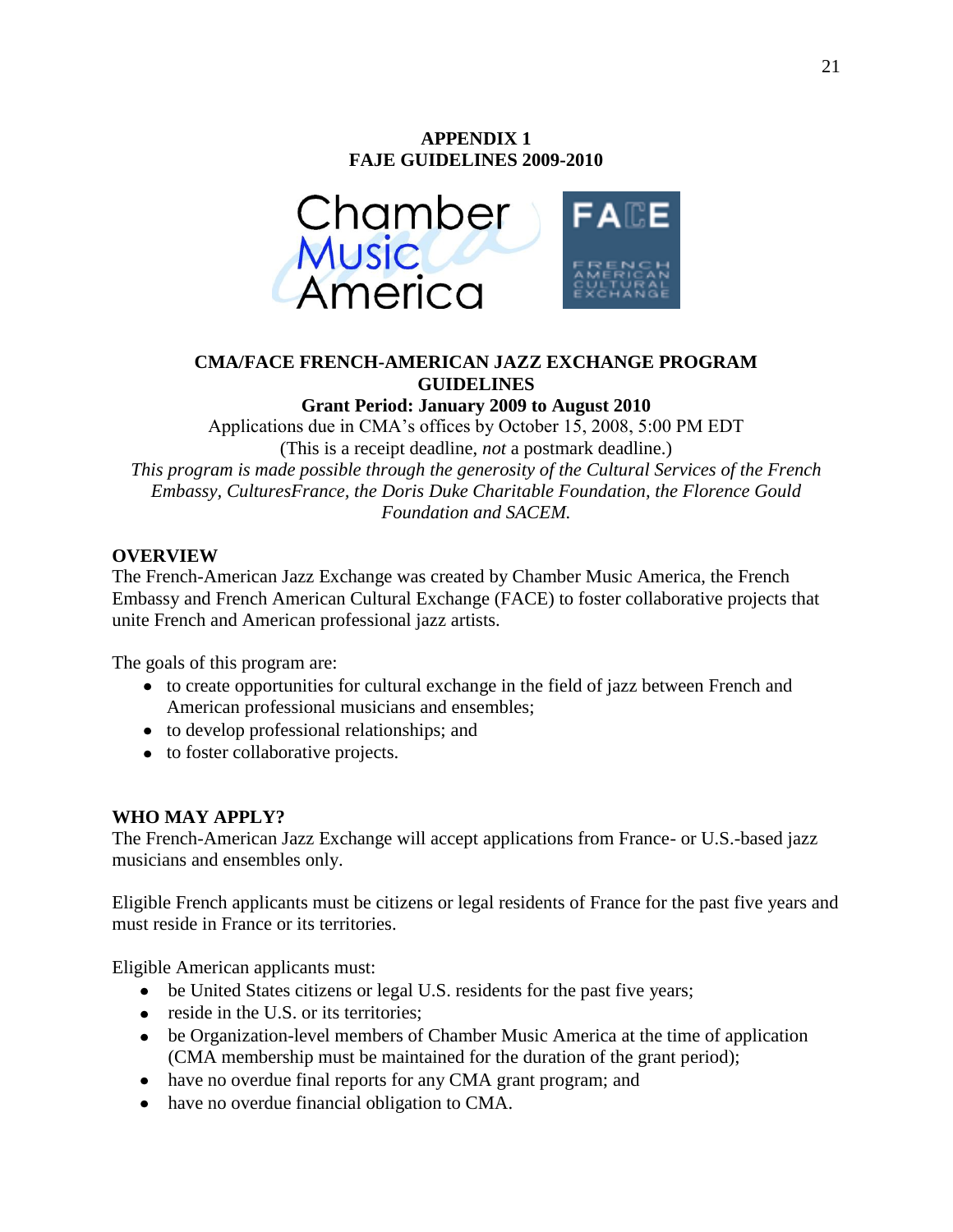## **PROJECTS**

Projects must be collaborative activities between French and American jazz musicians and ensembles. The program supports projects that represent the goals of the French-American Jazz Exchange in either or both countries. Artists are encouraged to think beyond traditional boundaries, form international relationships that may be long-lasting, and stretch their imaginations. Collaborations between jazz artists and musicians who champion world music, electronic, contemporary classical, and other music genres are welcome.

Projects may include, but are not limited to, composition, touring, recording, and audiencedevelopment activities. Public performance is required, with the understanding that jazz speaks to diverse populations, and that experiencing music together bridges differences.

## **LEAD APPLICANTS**

If the lead applicant is:

- French, he or she must apply with one or more members of an American ensemble;
- American, he or she must apply with one or more members of a French ensemble.

Lead applicants:

- may appear on only one application;
- must supply a letter of intent from the collaborating musician or ensemble leader.

## **GRANT AWARDS**

Funds are available up to a maximum of \$10,000 per project. Applications may be fully or partially funded.

Applicants may request support for:

- performance fees
- recording
- composition fees
- audience-development activities
- residencies
- travel expenses
- booking agency or other management fees
- production costs
- venue rental
- marketing expenses

This program does not fund applications for projects:

- from non-musicians
- using jazz as incidental or background music for theater or dance performances
- from students (However, a professional musician working with university or conservatory level students may be the lead applicant.)
- employing more than 10 musicians

NOTE for French applicants: U.S. law requires that any payment to a non–U.S. citizen be subject to a 30% withholding tax unless the payee obtains a U.S. Tax Identification Number. Because this is a lengthy process, we strongly urge French musicians to apply through an agency or an "Association 1901," so that if a grant is awarded, the payment may be made in full to the entity and not the individual.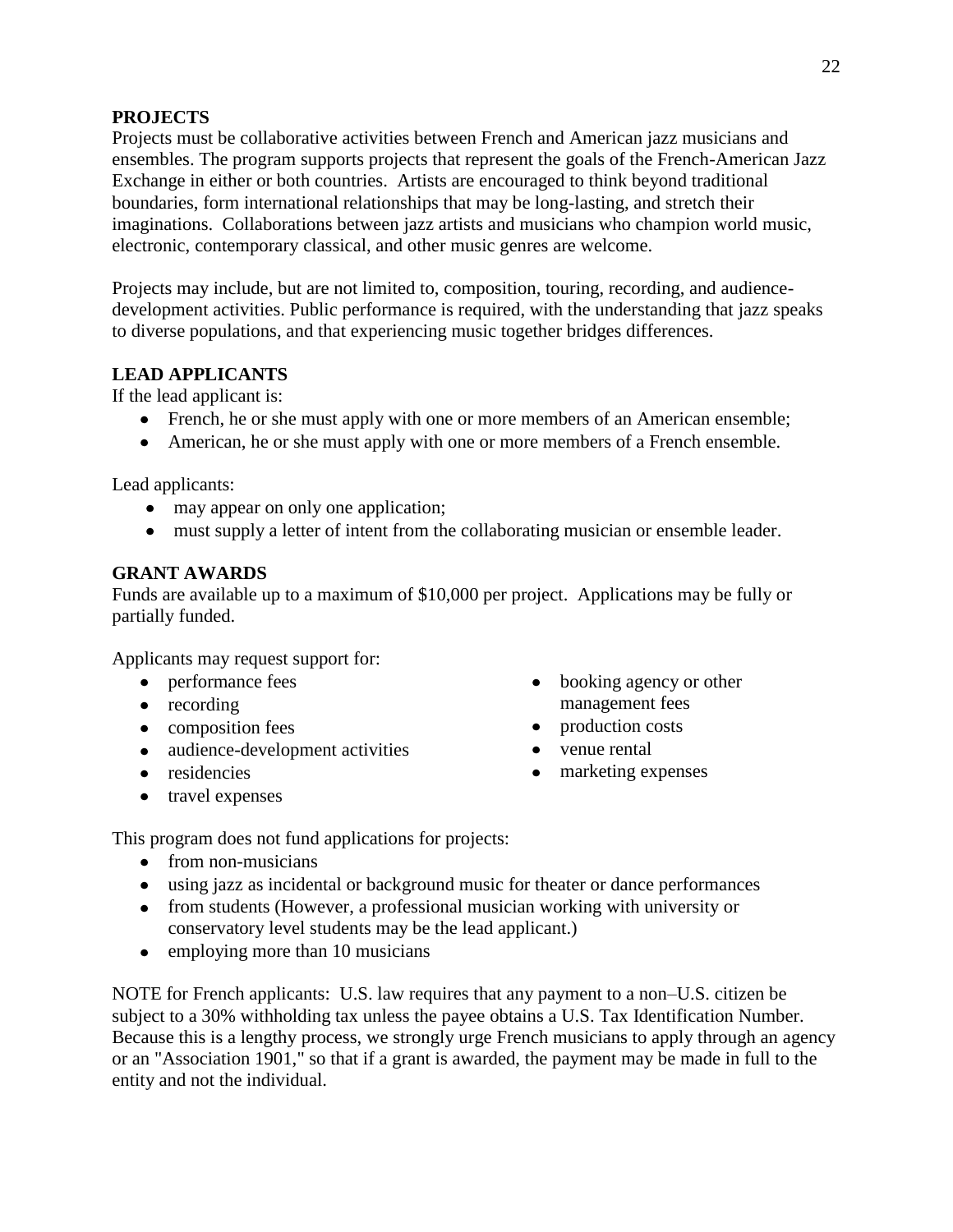## **REVIEW CRITERIA AND ADJUDICATION PROCESS**

An independent panel of French and American jazz professionals with diverse backgrounds will evaluate each application and make recommendations for funding to CMA and FACE. The panel will not include CMA staff or Board members. Program officers from CMA, the French Embassy and FACE will be non-voting facilitators in the panel process.

Applications are evaluated according to considerations affecting the success of the project as a whole, including:

- $\bullet$ project content, including how well the proposal fits the CMA/FACE program"s goals;
- artistic excellence as demonstrated on the Work Sample;
- the project's potential for contributing to the artistic growth of both partners

## **PAYMENT SCHEDULE**

Disbursement of the grant award will be made as follows:

- 50% thirty days before the project's starting date;
- 50% after all reporting obligations to the French-American Jazz Exchange program are fulfilled.

## **APPLICATION FORMS**

The application form can be downloaded from the CMA website at [www.chamber-music.org.](http://www.chamber-music.org/) CMA does not accept hand-written, faxed, or emailed applications.

## **CONSULTING SUPPORT**

CMA members may call to schedule a consultation with CMA program staff for assistance during the application process (see contact information below).

Consulting support for French applicants is available through FACE (see contact information below).

## **AWARD NOTIFICATION**

December 2008

## **STAFF CONTACTS**

Susan Dadian Program Director (CMA) (212) 242-2022, ext. 13 Email: sdadian@chamber-music.org Website: www.chamber-music.org

Emmanuel Morlet Program Officer (FACE) (212) 439-1415 Email: Emmanuel.MORLET@diplomatie.gouv.fr Website: www.facecouncil.org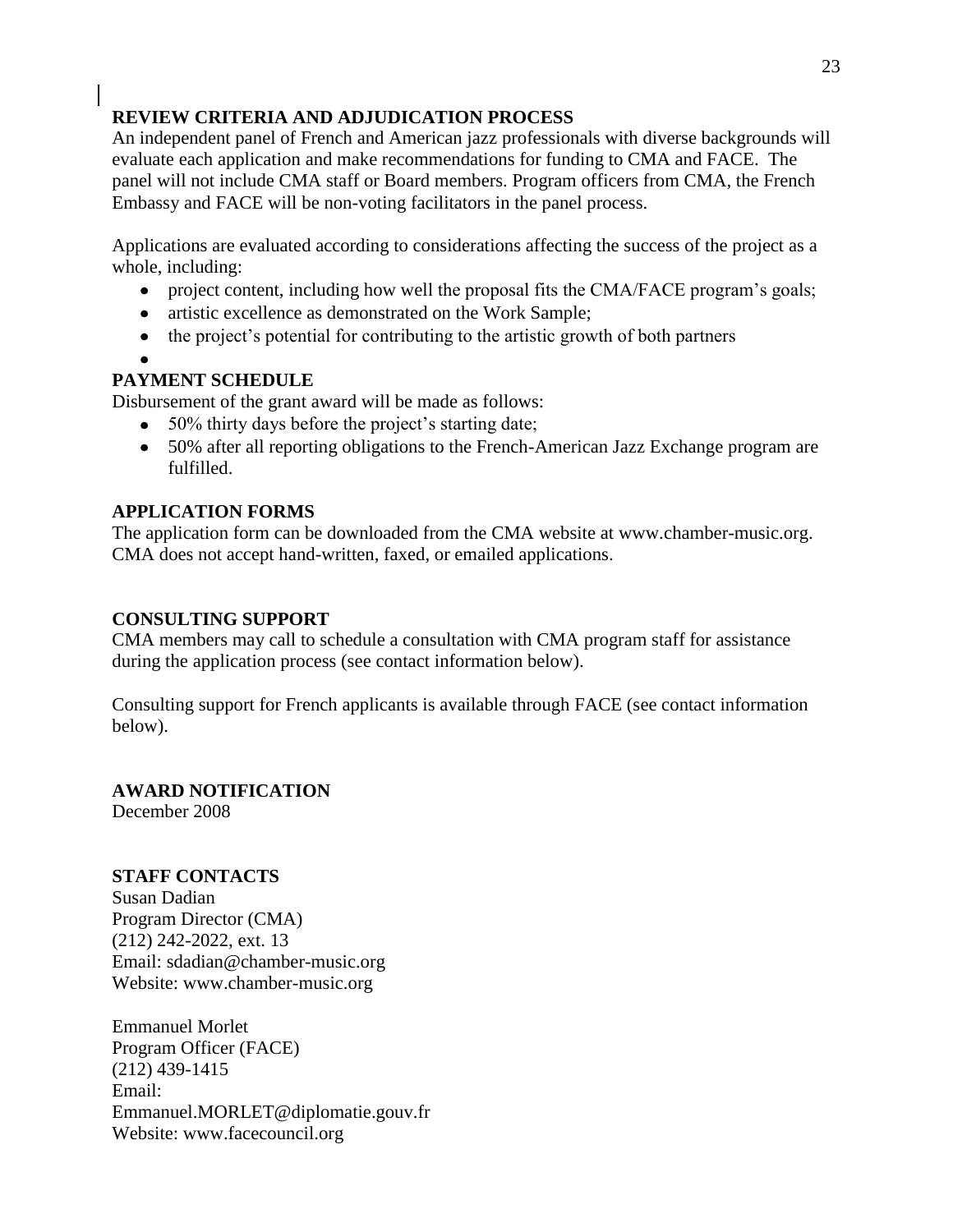مومومو

#### **Program Partners**

**Chamber Music America**, the national service organization for the ensemble music profession, was founded in 1977 to promote artistic excellence and the economic stability of the field, and to ensure that chamber music, in its broadest sense, is a vital part of American life. With a membership of over 8,000, including musicians, ensembles, presenters, artists" managers, educators, music businesses, and advocates of ensemble music, CMA welcomes and represents a wide range of musical styles and traditions. In addition to its funding programs, CMA provides its members with consulting services, access to health and instrument insurance, conferences, seminars, several publications (including *Chamber Music* magazine) and a website, www.chamber-music.org.

**FACE (French American Cultural Exchange)**is a nonprofit organization dedicated to supporting contemporary creative work in the context of French-American cultural and educational exchange. FACE administers programs and projects in dance, education, film, music, theater, and the visual arts. FACE is overseen by a Board of Trustees and works in partnership with the Cultural Services of the French Embassy in the United States. Please see www.facecouncil.org for more information.

#### **Program Sponsors**

**CulturesFrance** is the agency of the ministries of Foreign Affairs and Culture and Communications responsible for international cultural exchanges.

The **Cultural Services of the French Embassy** is dedicated to the promotion of French culture and language throughout the United States. With headquarters in New York, the Cultural Services also maintain regional offices in Washington, D.C.; Atlanta; Boston; Chicago; Houston; New Orleans; Los Angeles; Miami; and San Francisco. We offer a broad spectrum of opportunities for the American public to learn about and experience French culture, in the fields of performing and visual Arts, television and cinema, literature and humanities, and education. Please see [www.frenchculture.org](http://www.frenchculture.org/) for more information.

The mission of the **Doris Duke Charitable Foundation** is to improve the quality of people's lives through grants supporting the performing arts, wildlife conservation, medical research and the prevention of child maltreatment, and through preservation of the cultural and environmental legacy of Doris Duke's properties. More information about the foundation can be found at www.ddcf.org.

The **Florence Gould Foundation**, an American foundation devoted to French-American exchange and amity, has consistently provided major support to Etant donnés. Born of French parents in San Francisco in 1895, Florence Gould lived both in the United States and France during her life. That life was one in which an interest and dedication to arts and letters was always paramount. Having no family, at her death in 1993, Florence Gould left the bulk of her fortune to the foundation bearing her name.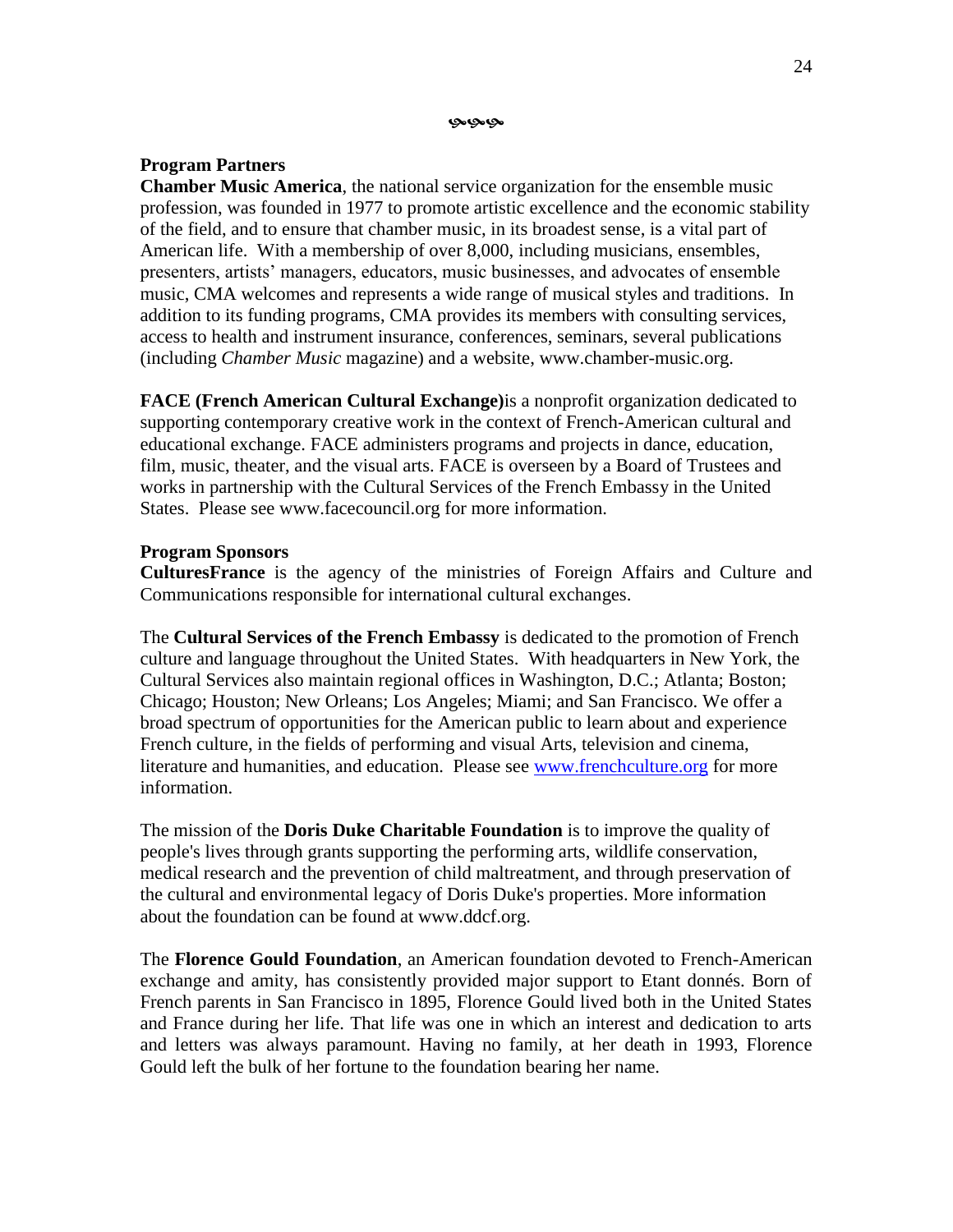The role of **SACEM** (Société des Auteurs et Compositeurs de Musique) is to provide protection, representation and service for original music composers, authors and publishers SACEM collects authors' rights and redistributes the payments to the rightsholders SACEM promotes and supports original creative music in every different form. SACEM is a private entity; it is a non-trading company directed by authors, composers and publishers.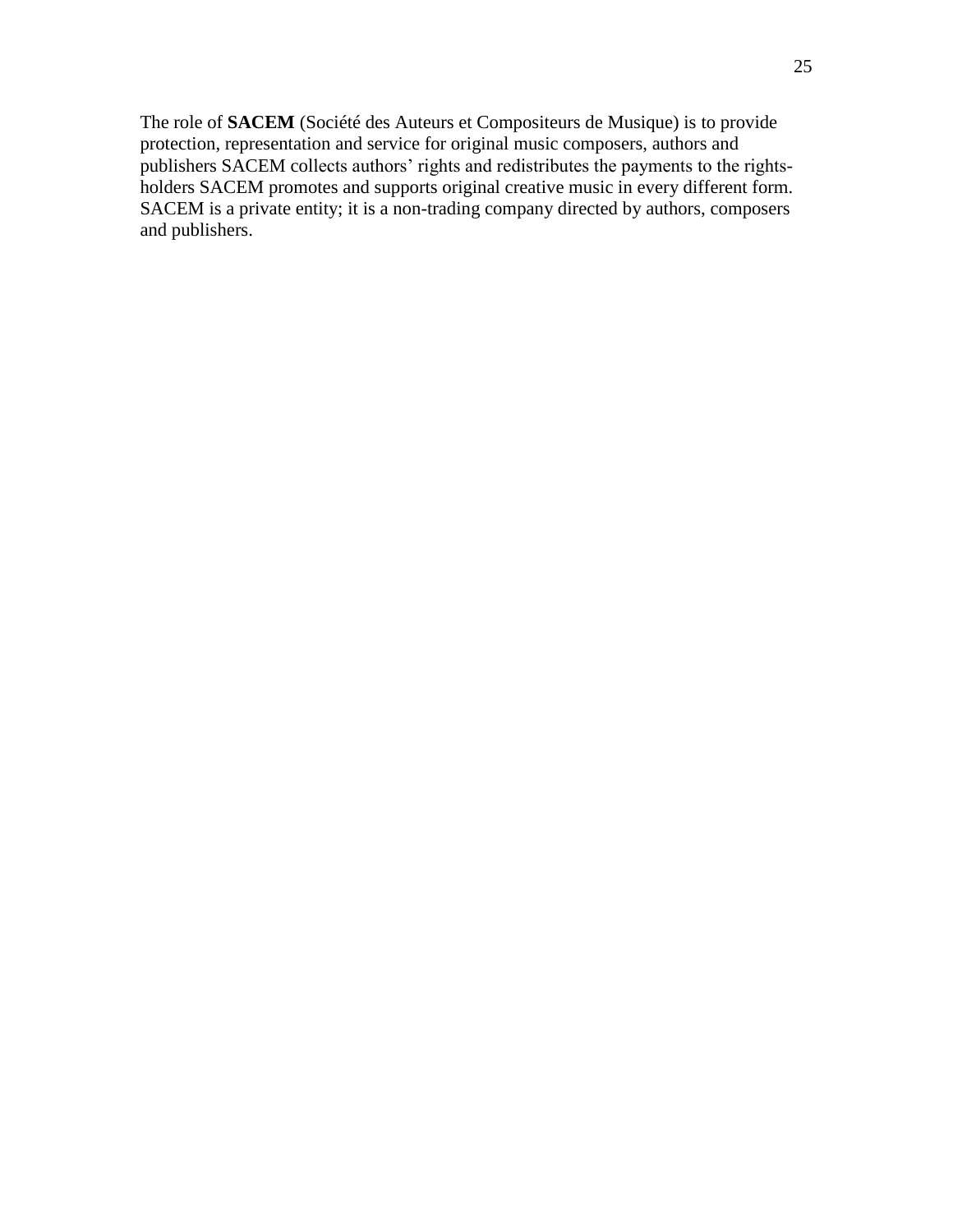## **APPENDIX 2**

## **INTERVIEW LIST AND SCHEDULE**

## **Grantees**

## **American**

- Frank Carlberg, February 16, 2009
- Matt Darriau, February 5, 2009
- Ben Goldberg, February 17, 2009
- Drew Gress, February 5, 2009
- **Joel Harrison, February 14, 2009**
- Wendell Harrison, February 2, 2009
- Paul Kikuchi, January 30, 2009
- Uphilter John Lindberg, February 13, 2009
- Andy Milne, January 30, 2009
- Roy Nathanson, January 27, 2009
- New Orleans Center for Creative Arts Jazz Ensemble (Elizabeth McMillan and Michael Pellera), February 5, 2009
- Francisco Pais, January 29, 2009
- Marlon Simon, January 27, 2009

## **French (email)**

- Hubert DuPont
- **Meddy Gerville**
- Jerôme Sabbagh
- **Franck Vigroux**
- Jean-Luc Villon

## **Panelists**

- Susie Ibarra, February 19, 2009
- Karen Kennedy, February 23, 2009
- **Lawrence "Butch" Morris, February 19, 2009**
- Rufus Reid, February 23, 2009

## **External/ "from the field"**

- Adam Bernstein, Program Director, Mid-Atlantic Arts Foundation, March 6, 2009
- **Philip Bither, Senior Curator of Performing Arts, February 26, 2009**
- Rebecca Blunk, Executive Director, New England Foundation for the Arts, February 26, 2009
- Bill Bragin, Director, Public Programming, Lincoln Center, March 13, 2009
- Jean Cook, Deputy Director, Future of Music, February 24, 2009
- Cees de Bever, Director for Performing Arts, Consulate General of Netherlands, March 5, 2009
- Sara Donnelly, Program Officer, Jazz, Mid-Atlantic Arts Foundation, March 17, 2009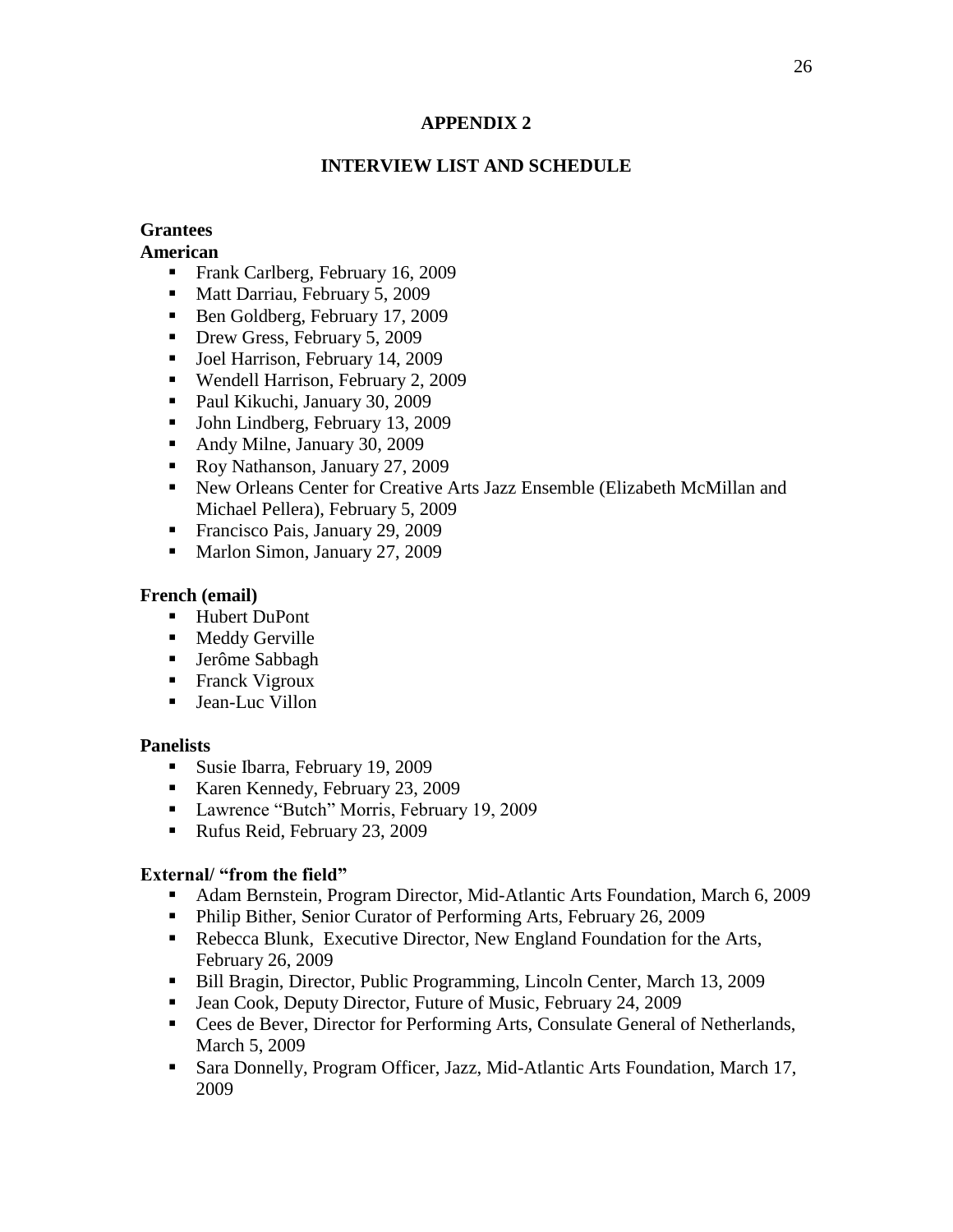- Adrian Ellis, Executive Director, Jazz at Lincoln Center, March 6, 2009
- **Derek Gordon, CEO, Arts Council of Greater Baton Rouge and CMA board** member, March 13, 2009
- Howard Mandel, critic and President, Jazz Journalists Association, February 27, 2009
- William Pace, former CMA Jazz Program Officer, February 19, 2009

## **CMA staff**

- Susan Dadian, Program Director CMA Classical/Contemporary
- **Margaret Lioi, Executive Director**
- Jeanette Vuocolo, Program Director CMA Jazz

## **FACE/CSFE**

- **Elisabeth Hayes, Executive Director, FACE**
- Emmanuel Morlet, Program Officer, Director of Music Office, French Embassy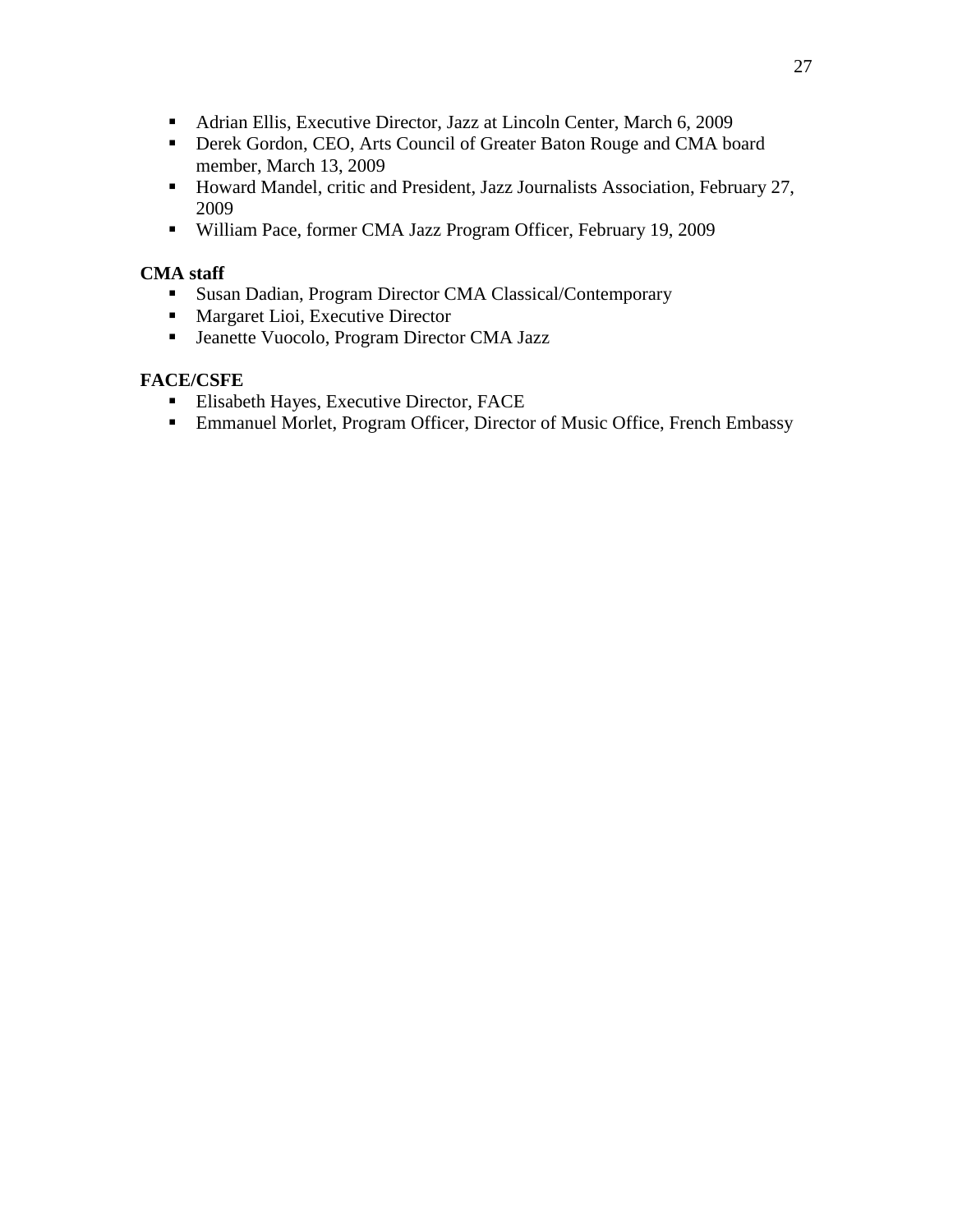## **APPENDIX 3 EMAIL QUESTIONNAIRE FOR FRENCH GRANTEES**

The French version was emailed to all French grantees and several follow-up emails were sent to encourage a response. They were asked to reply in either English or French.

## **English:**

On behalf of the Doris Duke Charitable Foundation and in cooperation with Chamber Music America and the French Embassy/FACE, I am conducting a review of the French American Jazz Exchange. I am contacting all past grantees of the program to get feedback about the collaboration and the grant process. Your response is an integral element of this assessment.

I hope you will assist by responding to the following questions. Please be as detailed as you wish and email your reply to me at xxx@xxx by xxx, 2009.

Thank you.

- 1. How did you hear about the French-American Jazz Exchange?
- 2. How did you know your American partner?
- 3. How did you find the grant application process? Did you require more assistance? How can it be improved?
- 4. What were the two most valuable outcomes of your collaboration?
- 5. What was the main challenge of the collaboration?
- 6. Do you think collaboration with American musicians is important to your career or artistic growth? Why?
- 7. Any other comments or recommendations?

## **French:**

A la demande de la Doris Duke Charitable Foundation, et en coopération avec Chamber Music America et l'Ambassade de France/FACE, je suis chargée d"établir un bilan d"appréciation pour le French American Jazz Exchange.

Ainsi me permets-je de prendre contact avec les boursiers ayant bénéficié de l'aide du programme ces dernières années, afin de rassembler des impressions et des opinions relatifs aux collaborations et au processus d'allocations des bourses.

Votre réponse constitue un élément à part entière de cette évaluation.

J'espère que vous accepterez de m'aider, en envoyant vos réponses - aussi détaillées que vous le souhaitez – à l'adresse suivante:  $xxx@xxx$ 

Et avant le xxx 2009.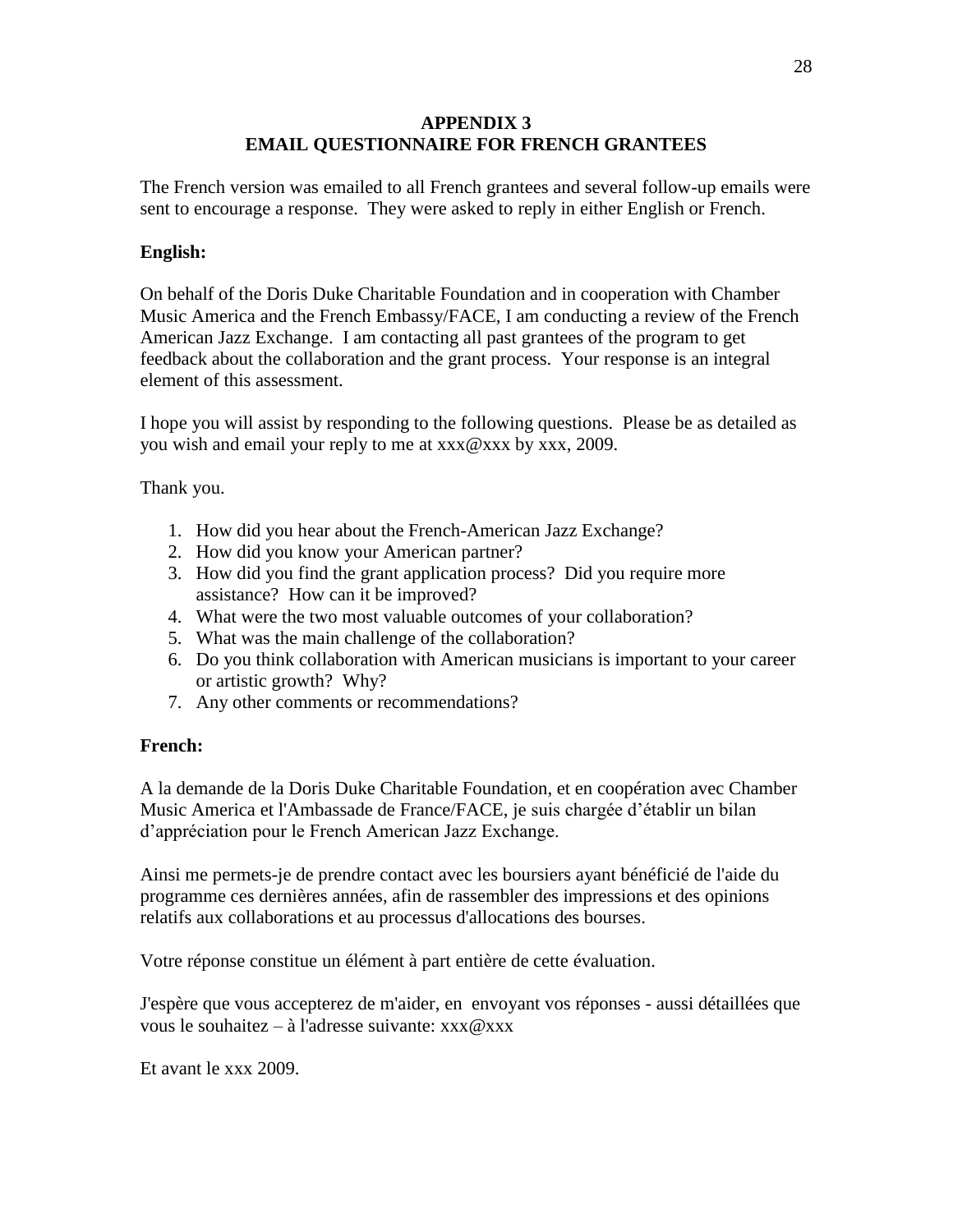Encore merci de votre attention.

- 1. Comment avez-vous entendu parler du French-American Jazz Exchange?
- 2. Comment avez-vous rencontré votre partenaire américain?
- 3. Qu'avez-vous pensé du processus d'inscription à la bourse? Avez-vous eu besoin d'assistance supplémentaire? Comment pensez-vous que la méthode puisse être améliorée?
- 4. Quels furent les deux résultats les plus marquants de votre collaboration?
- 5. Quelle fut la plus grande difficulté de la collaboration?
- 6. Pensez-vous qu'une ou plusieurs collaboration(s) avec des musiciens américains soi(en)t une étape importante pour votre carrière ou pour votre évolution artistique personnelle? Pourquoi?

Tout autre commentaire ou recommandation sont les bienvenus…